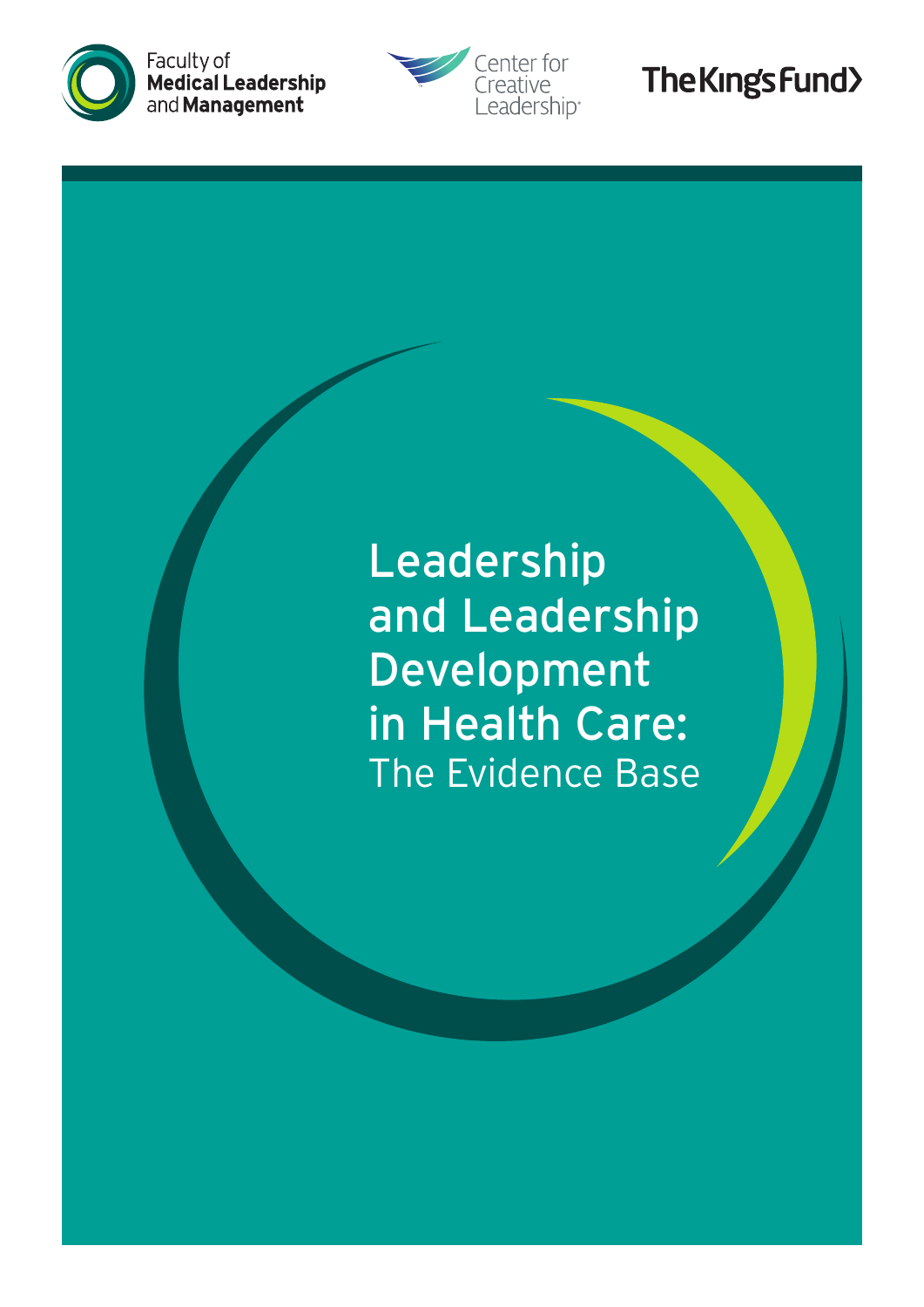# **Contents**

| Leadership and Leadership Development in Health Care:<br>The Evidence Base | 1              |
|----------------------------------------------------------------------------|----------------|
| Acknowledgements                                                           | 1              |
| Summary                                                                    | $\overline{2}$ |
| Leadership for cultures of high quality care                               | 5              |
| Review structure                                                           | $\overline{7}$ |
| Leadership theory and research                                             | $\overline{7}$ |
| Leadership theory and research in health care                              | 10             |
| Leadership, culture and climate in health care                             | 14             |
| Leader and leadership development                                          | 17             |
| Conclusions                                                                | 23             |
| References                                                                 | 24             |
| Appendix: Review methods                                                   | 31             |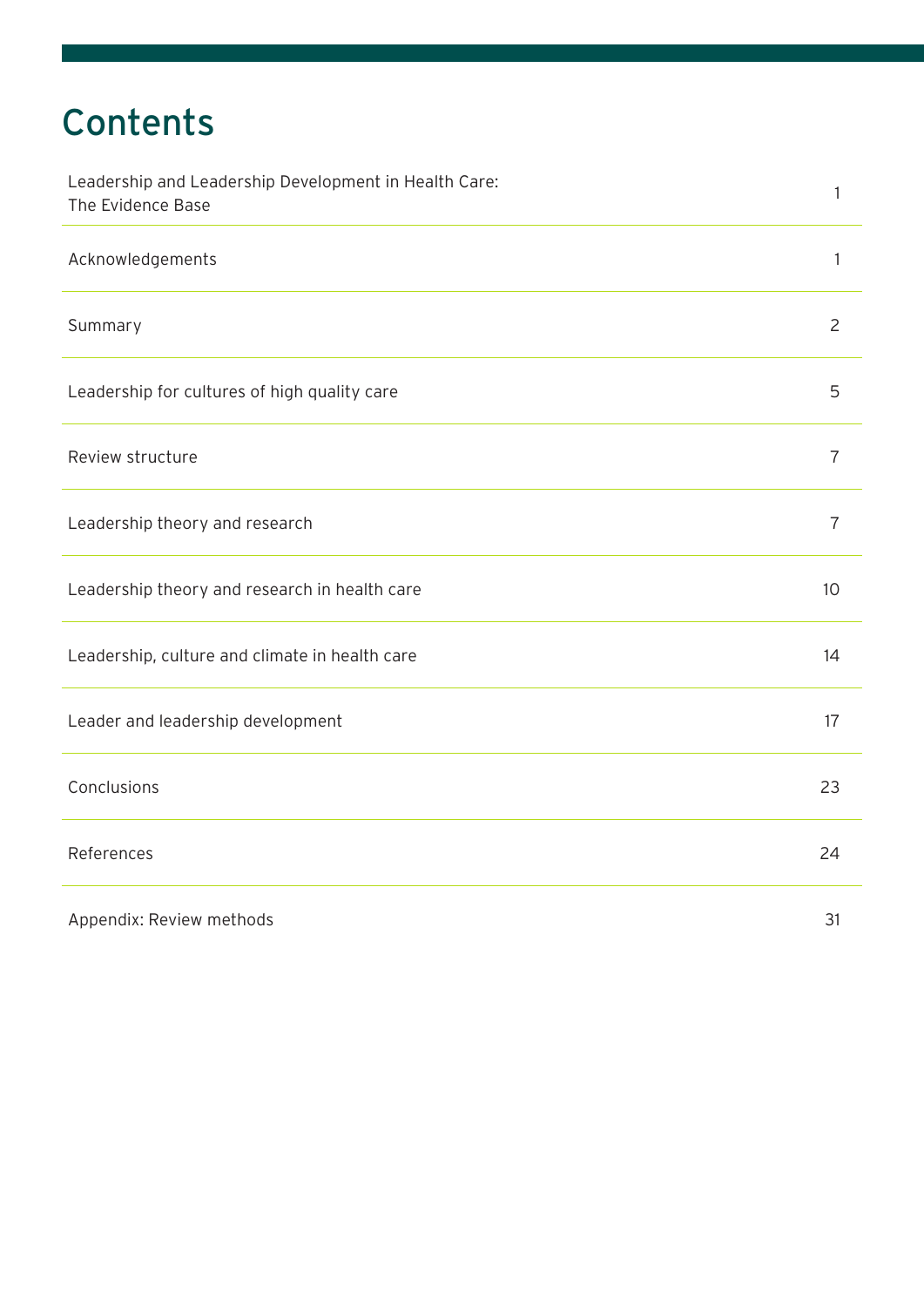## Leadership and Leadership Development in Health Care: The Evidence Base

#### Professor Michael West

The King's Fund and Lancaster University Management School

Kirsten Armit, Dr Lola Loewenthal

Faculty of Medical Leadership and Management, London

### Dr Regina Eckert

The Center for Creative Leadership, Belgium

#### Thomas West

Aston Business School, Aston University

### Allan Lee

Manchester Business School

# Acknowledgements

The authors would like to thank the following people for their support and involvement in this work: Deena Maggs, Beatrice Brooke and Kirsty Morrison (The King's Fund) Anna Topakas (University of Sheffield) Wouter Keijser (TeamSHOPP Netherlands) Elise Anderson (Center for Creative Leadership) Peter Lees (Faculty of Medical Leadership and Management)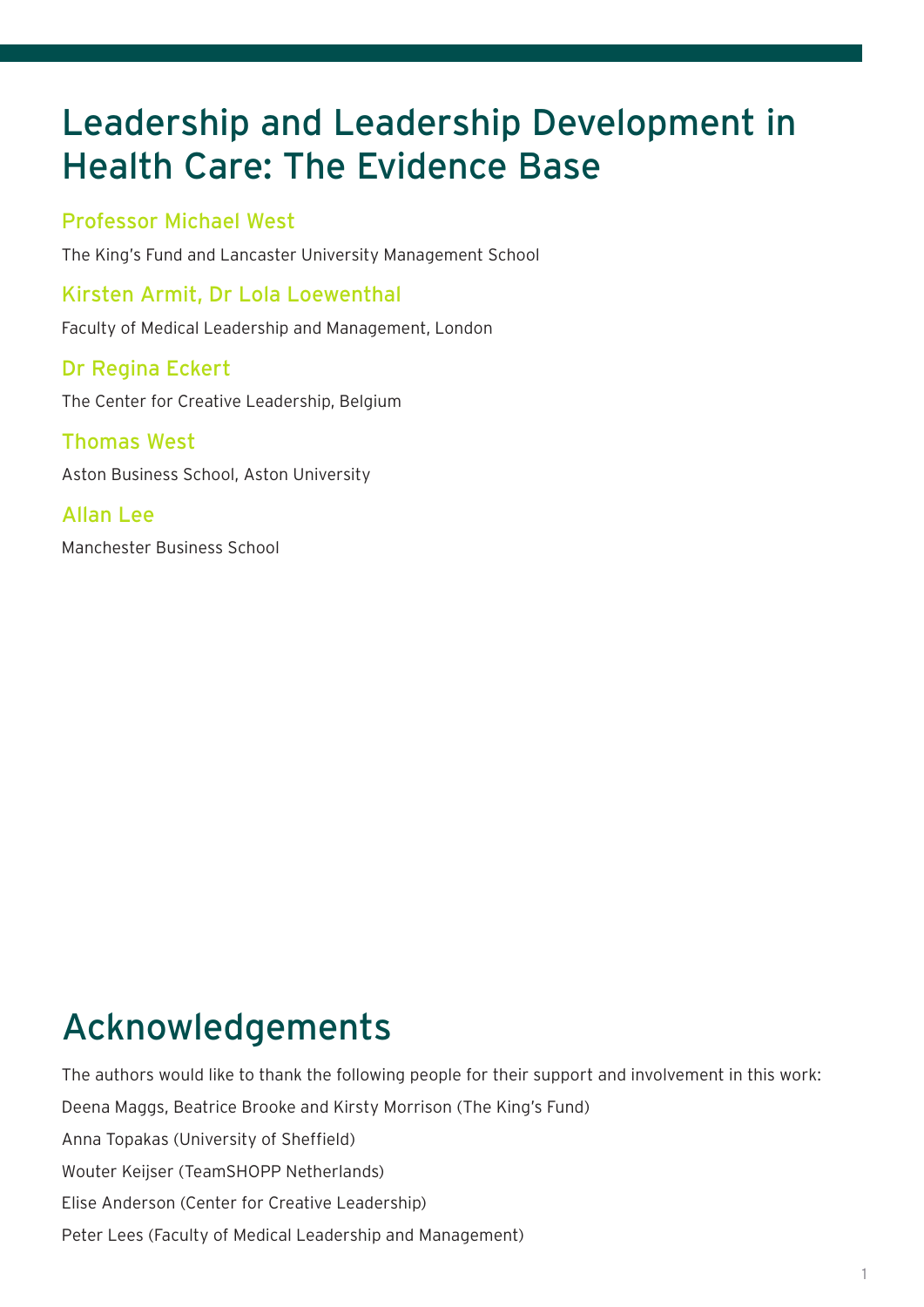### Summary

The key challenge facing all NHS organisations is to nurture cultures that ensure the delivery of continuously improving high quality, safe and compassionate healthcare. Leadership is the most influential factor in shaping organisational culture and so ensuring the necessary leadership behaviours, strategies and qualities are developed is fundamental. What do we really know about leadership of health services?

The Faculty of Medical Leadership and Management (FMLM), The King's Fund and the Center for Creative Leadership (CCL) share a commitment to evidence-based approaches to developing leadership and collectively initiated a review of the evidence by a team including clinicians, managers, psychologists, practitioners and project managers. This document summarises the evidence emerging from that review.

The summary describes key messages from the review in relation to leadership at different levels of analysis: it includes a description of the leadership task and the most effective leadership behaviours at individual, team, board and national levels.

#### The leadership task

The leadership task is to ensure direction, alignment and commitment within teams and organisations (Drath, McCauley, Palus, Van Velsor, O'Connor, McGuire, 2008). Direction ensures agreement and pride among people in relation to what the organisation is trying to achieve, consistent with vision, values and strategy. Alignment refers to effective coordination and integration of the work. Commitment is manifested by everyone in the organisation taking responsibility and making it a personal priority to ensure the success of the organisation as a whole, rather than focusing only on their individual or immediate team's success in isolation.

#### Individual leadership in health services

Effective leaders in health services emphasise continually that safe, high quality, compassionate care is the top priority. They ensure that the voice of patients is consistently heard at every level; patient experience, concerns, needs and feedback (positive and negative) are consistently attended to.

They offer supportive, available, empathic, fair, respectful, compassionate and empowering leadership. They promote participation and involvement as their core leadership strategy. They ensure the staff 'voice' is encouraged, heard and acted on across the organisation and provide practical support for staff to innovate within safe boundaries.

They ensure everyone is clear about what they are required to do and give helpful, positive feedback on performance, including appreciation. They insist on transparency in relation to errors, serious incidents, complaints and problems and they regard mistakes as opportunities for learning. They act effectively to deal with poor performance and proactively address aggressive, inappropriate and unacceptable behaviours displayed by staff or patients/carers.

They promote continuous development of the knowledge, skills and abilities of staff in order to improve quality of patient care, safety, compassion and the patient experience. They consistently encourage, motivate and reward innovation and introduce new and improved ways of working.

#### Team leadership

Team leaders create a strong sense of team identity by ensuring: the team has articulated a clear and inspiring vision of the team's work; there is clarity about the team's membership; team members agree five or six clear, challenging, measureable team objectives; there is strong commitment to collaborative cross-team and cross-boundary working.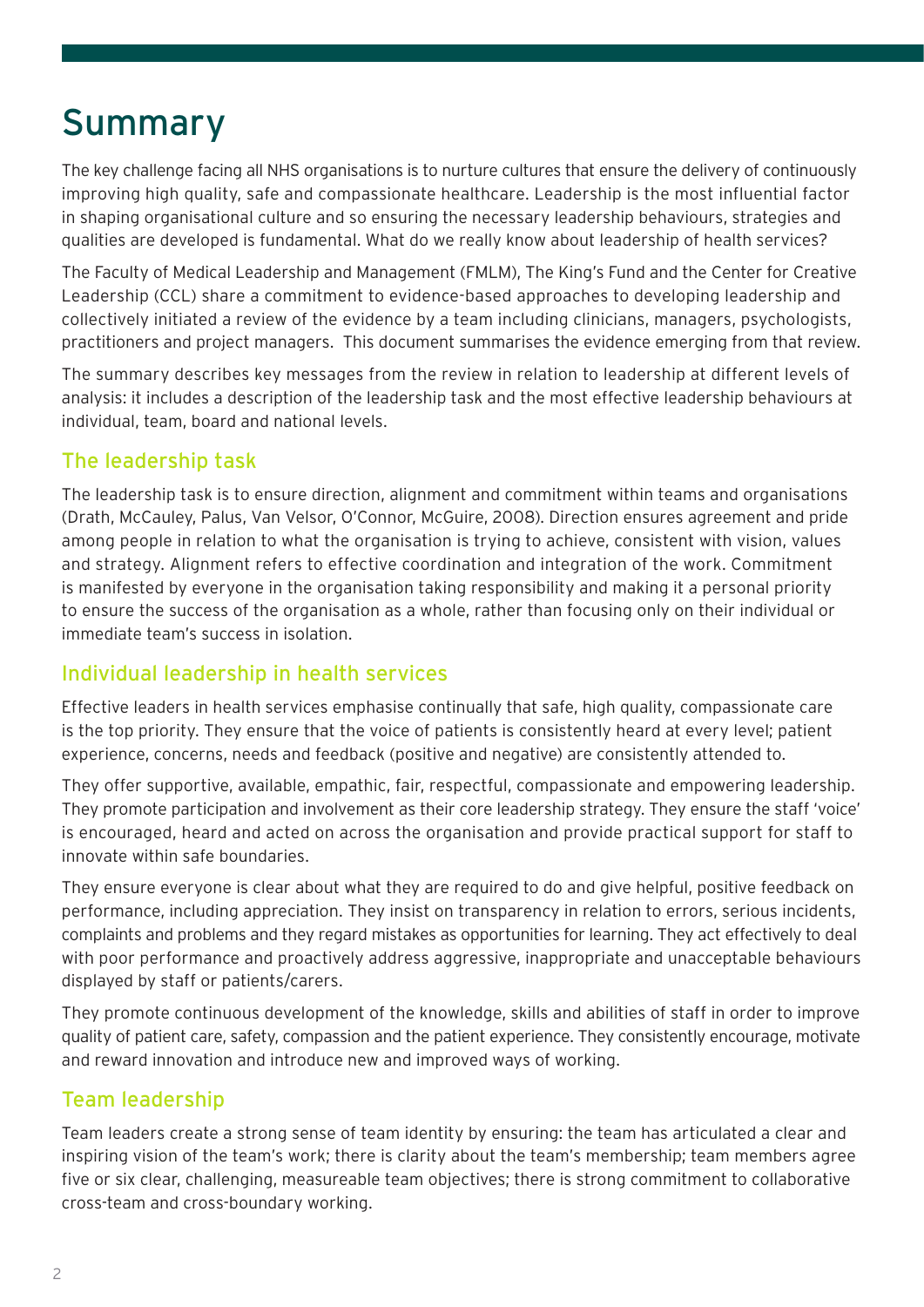Team leaders ensure: there is shared leadership in teams and members are fully involved in appropriate decision making; responsibility for decisions is delegated to members appropriately; and there are constructive debates about how to provide and improve high quality patient care.

They also ensure the team regularly takes time out from its work to review its performance and how it can be improved, and there is a team climate of positivity, characterised by optimism, team efficacy, mutual supportiveness and good humour.

### Leadership of organisations

Board leadership is most effective when boards enact the vision and values of their organisations through what they attend to, monitor, reprove or reward; when they listen to patient voices as the most important sources of feedback on organisational performance; and when they listen to staff voices to discover how they can best support and enable staff to provide high quality patient care.

Effective boards ensure a strategy is implemented for nurturing a positive culture; sense problems before they happen and improve organisational functioning; promote staff participation and proactivity; enable and encourage responsible innovation by staff; and engage external stakeholders effectively to develop cooperative relationships across boundaries.

#### National level leadership

National level leadership plays a major role in influencing the cultures of NHS organisations. Numerous reports have called for the various bodies that provide national leadership to develop a single integrated approach, characterised by a consistency of vision, values, processes and demands. The approach of national leadership bodies is most effective when it is supportive, developmental, appreciative and sustained; when health service organisations are seen as partners in developing health services; and when health service organisations are supported and enabled to deliver ever improving high quality patient care. The cultures of these national organisations should be collective models of leadership and compassion for the entire service.

#### Leader and leadership development

Overall, there is little robust evidence for the effectiveness of specific leadership development programmes. Undoubtedly some programmes work for some people some of the time, but evaluating their effectiveness empirically is challenging and demonstrating positive effects on patient outcomes is difficult. The interventions are diverse, participants face different work challenges and those providing the programmes have varying experience, knowledge and skill. More evidence-based approaches to leadership development in health care are needed to ensure a return on the huge investments made. Experience in leadership is demonstrably valuable in enabling leaders to develop their skills especially when they have appropriate guidance and support.

In comparison with the focus on leader development, leadership development – the development of the capacity of groups and organisations for leadership as a shared and collective process – is far less well explored and researched. However, much of the available evidence, particularly in the NHS, highlights the importance of collective leadership and advocates a balance between individual skillenhancement and organisational capacity building. A collective leadership culture is characterised by shared leadership where there is still a formal hierarchy but the ebb and flow of power is situationally dependent on who has the expertise at each moment. Research evidence suggests this is valuable, particularly at team level.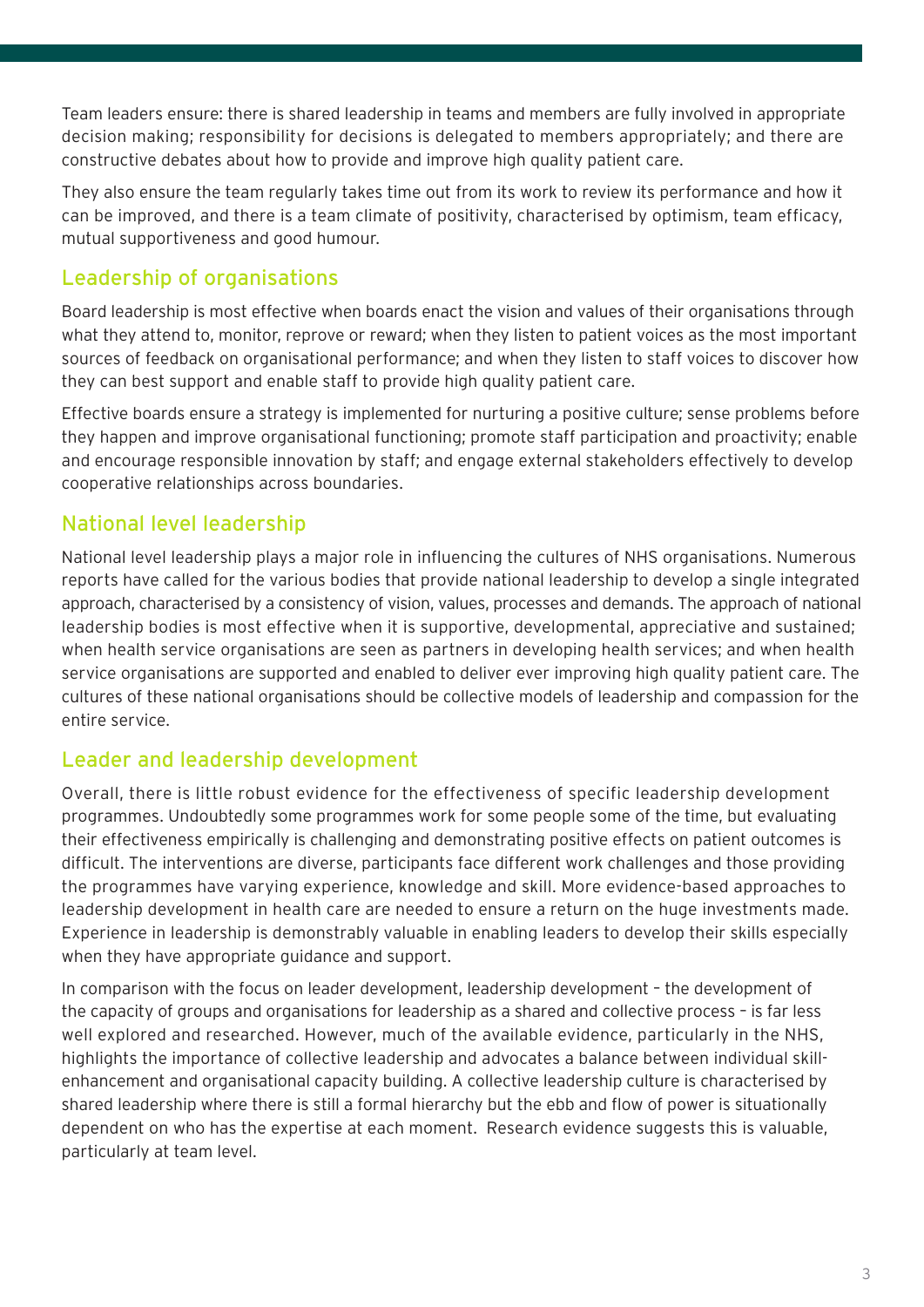There is also a clear, compelling and urgent need for leadership cooperation across boundaries (another key element of collective leadership) within and across organisations. Health care has to be delivered increasingly by an interdependent network of organisations. This requires that leaders work together, spanning organisational boundaries both within and between organisations, prioritising overall patient care rather than the success of their component of it. That means leaders working collectively and building a cooperative, integrative leadership culture – in effect collective leadership at the system level.

The current emphasis in the NHS on empowering clinicians and other front-line staff in terms of their decision-making competencies, also emphasises implicitly the need for collective leadership that includes a broader practice of leadership by clinicians and other front-line staff, rather than by designated managers alone. Such collective leadership is best achieved by a developmental focus on the collective, rather than on individual leaders alone. However, traditional leader-centric development programmes with tenuous links to organisational outcomes have continued to dominate.

The implication of this new understanding of leadership is that our approach to leader and leadership development is distorted by a preoccupation with individual leader development (important though it is), often provided by external providers in remote locations. Developing collective leadership for an organisation depends crucially on context and is likely to be best done 'in place', highlighting the important contribution of organisation development and not just leader development.

The leadership of organisations needs to be consistent in terms of leadership styles and behaviours; in developing shared leadership across the organisation; in embodying the vision and values of the organisation; in ensuring shared and consistent approaches to performance management; in practising compassion as a cultural value in all relationships within the organisation; in encouraging, facilitating and rewarding learning, quality improvement and innovation; and in developing team, inter-team and cross-boundary working within and across organisations in health and in social care. And leaders must work together and build cultures where the success of patient care overall is every leader's priority, not just the success of their individual areas of responsibility.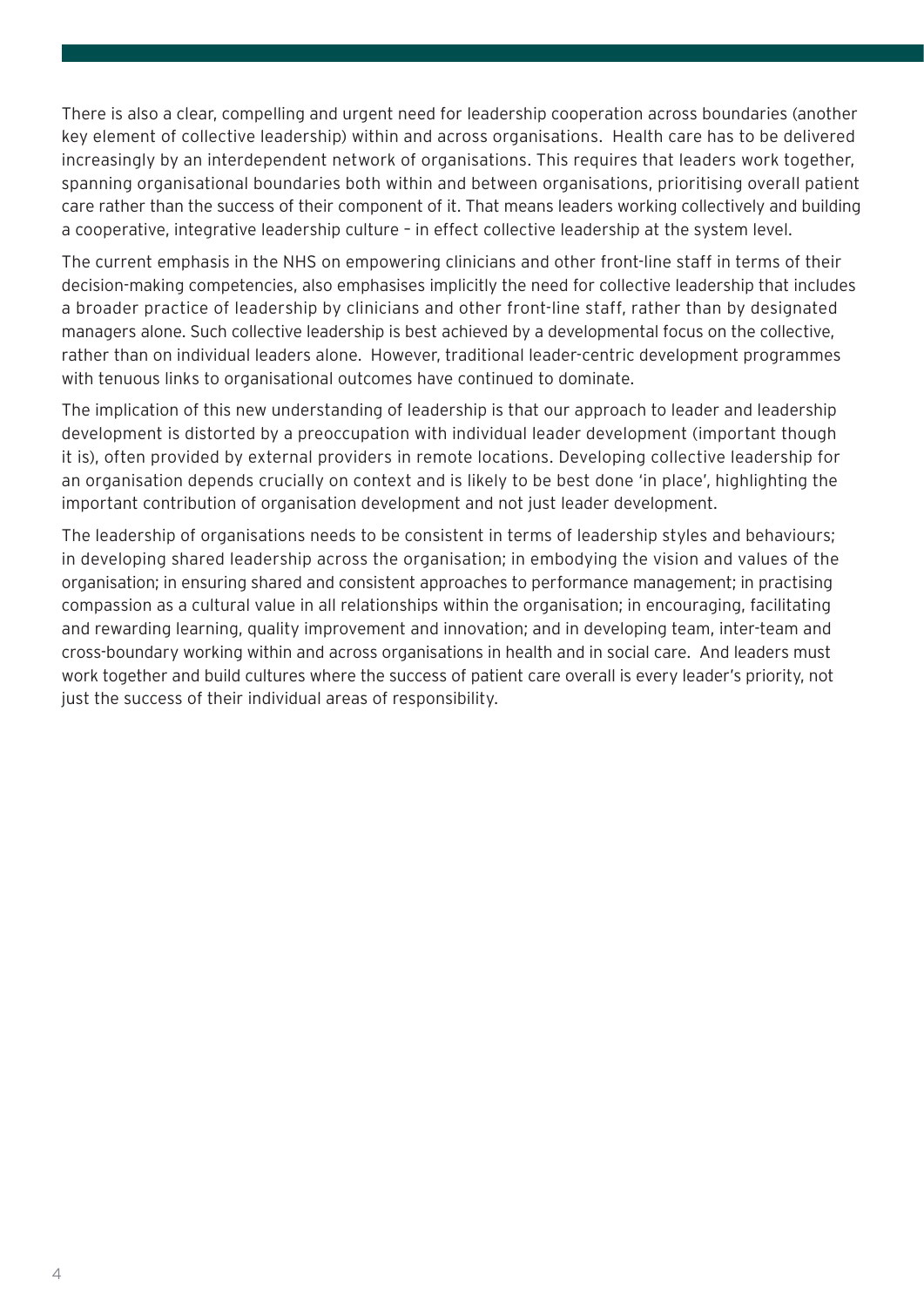# Leadership for cultures of high quality care

Commentators have argued that regulatory systems, increasing competition and setting targets are inadequate levers for bringing about the fundamental changes required to respond to the challenges (Ham, 2014). Instead, they argue that culture change within organisations is fundamental to health services that must adapt to be able to deliver continually improving, high quality and compassionate care. To respond to current and future challenges, organisational cultures in health care must be nurtured in parallel with changes in systems, processes and structures. The key influence on culture is the leadership of an organisation, the subject of this review. But in order to understand the leadership needed in health care, it is important to describe the cultures that we wish the leadership to create.

#### Cultures of high quality care

Drawing from research (Dixon-Woods, Baker, Charles, Dawson, Jerzembek, Martin, McCarthy, McKee, Minion, Ozieranski, Willars, Wilkie, West, 2014; Dawson, West, Admasachew, Topakas, 2011), we propose that five key cultural elements are necessary for sustaining cultures that ensure high quality, compassionate care for patients, these include:

- inspiring visions operationalised at every level
- clear, aligned objectives for all teams, departments and individual staff
- supportive and enabling people management and high levels of staff engagement
- learning, innovation and quality improvement embedded in the practice of all staff
- effective team working (West, Lyubovnikova, Eckert & Denis, 2014).

To ensure high quality care, there has to be direction, alignment and commitment to a shared, holistic view of care that includes commitment to improving linkages with other providers and to achieving system goals such as continuity of care. This in turn implies alignment across different parts of organisations, different providers and other groups. Ensuring the key cultural elements are in place also requires leadership that creates direction, alignment and commitment in relation to these cultural elements (Drath et al, 2008). These cultural elements are described below.

#### Compelling visions and strategic narrative

The research projects referenced above suggested that leaders in the best performing health care organisations prioritised a vision and developed a strategic narrative focused on high quality, compassionate care. In these organisations, all leaders (from the top to the front line) made it clear that high quality compassionate care was the core purpose and priority of the organisation (Dixon-Woods et al, 2014). There is evidence that such alignment has an important influence on reducing the effects of 'faultlines', defined as group and status differences that interfere with effective collaboration - a common problem in health care organisations (Bezrukova, Thatcher, Jehn, Spell 2012).

Visions must also be translated into leadership actions because the messages that leaders send about their priorities are communicated more powerfully through their actions than their words. Leadership authenticity is revealed by what leaders monitor, attend to, measure, reward and reinforce and this in turn regulates and shapes the efforts of staff (Avolio & Gardner, 2005).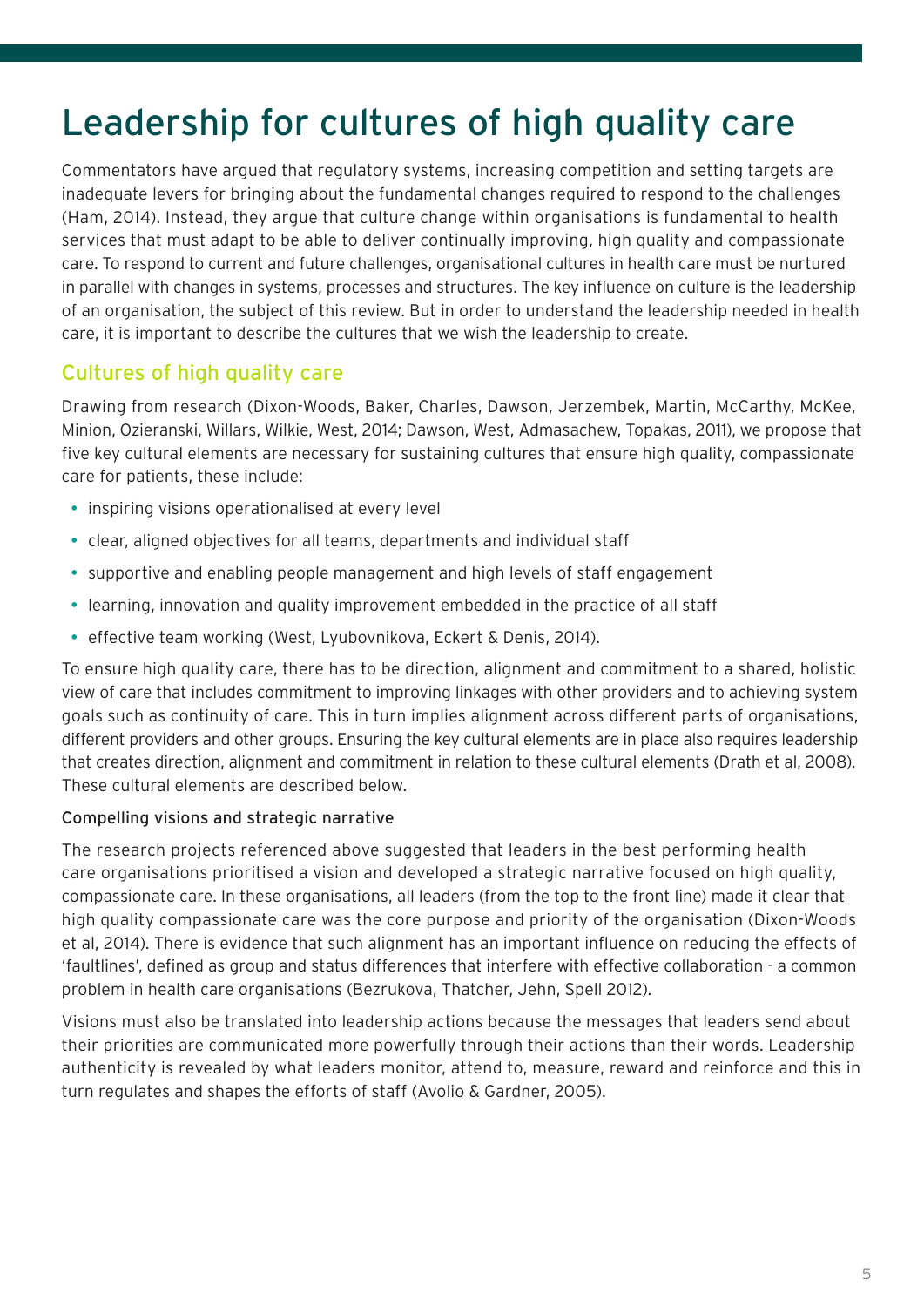#### Clear objectives

Staff in the NHS report often feeling overwhelmed by tasks and unclear about their priorities resulting in stress, inefficiency and poor quality care (Dixon-Woods et al, 2014). Creating cultures that are focused on high quality care requires leadership to ensure there are clear, aligned and challenging objectives at all levels in the organisation (West, 2013). This is not the same as the institution of target-driven cultures that are used by some governments and organisations to drive change in the system with, the evidence suggests, limited success (Ham, 2014).

#### People management and staff engagement

Where health service staff report they are well-led and have high levels of satisfaction with their immediate supervisors, patients report that they, in turn, are treated with respect, care and compassion (Dawson et al, 2011). Overall, the data suggest that when health care staff feel their work climate is positive and supportive, as evidenced by coherent, integrated and supportive people management practices, there are low and declining levels of patient mortality. These associations are consistent across all the domains of health care - acute, mental health, primary care and ambulance. Engagement also appears to be higher in health care organisations where leaders create a positive climate for staff so they feel involved and have the emotional capacity to care for others. (Dawson et al., 2011)

#### Learning, innovation and quality improvement

Following the failures in Mid Staffordshire NHS Trust, a report by Don Berwick in 2013 (Berwick, 2013) advocated culture changes in health care with a strong emphasis on embedding learning and quality improvement throughout health care organisations. The report recommended the NHS should 'continually and forever reduce patient harm' by adopting an ethic of learning. Moreover, the report recommended that the voice of the service user should be constantly heard by leaders establishing ways of ensuring that patients and their carers are represented at all levels of health care organisations. In effect, the report recommended that leadership must ensure all health services are delivered by 'learning organisations', with innovation a core part of all roles, and with a strong emphasis on transparency so all data on quality and safety is available to everyone involved in the services.

#### Team working

There is much evidence that team work is an important contributor to health care quality. Leaders must ensure that health care staff work together across professional boundaries to deliver high quality care, particularly as the complexity of health care increases and co-morbidity becomes more common (West & Lyubovnikova, 2012; West, 2012). The data from the national staff survey reveal that most NHS staff (91 per cent) report working in a team. Follow-up questions that are intended to test for the existence of basic elements of team work (team objectives, interdependent working, regular meetings) reveal only around 40 per cent of staff report working in teams (Lyubovnikova, West, Dawson, & Carter, in press). Analyses reveal that where staff report working in teams in organisations with those characteristics, the lower the level of errors, including staff injuries, harassment, bullying and violence against staff, staff absenteeism and (in the acute sector) patient mortality.

In conclusion, there are a number of relatively well-identified practical strategies that can be taken to develop cultures of high quality, safe and compassionate patient care. Leadership is the most influential factor in shaping organisational culture, so ensuring the necessary leadership strategies, behaviours and qualities are developed is fundamental to health service improvement. The key questions must focus on: what does the research evidence reveal about leaders' behaviours, leadership more generally and outcomes in health care. These are addressed in this review.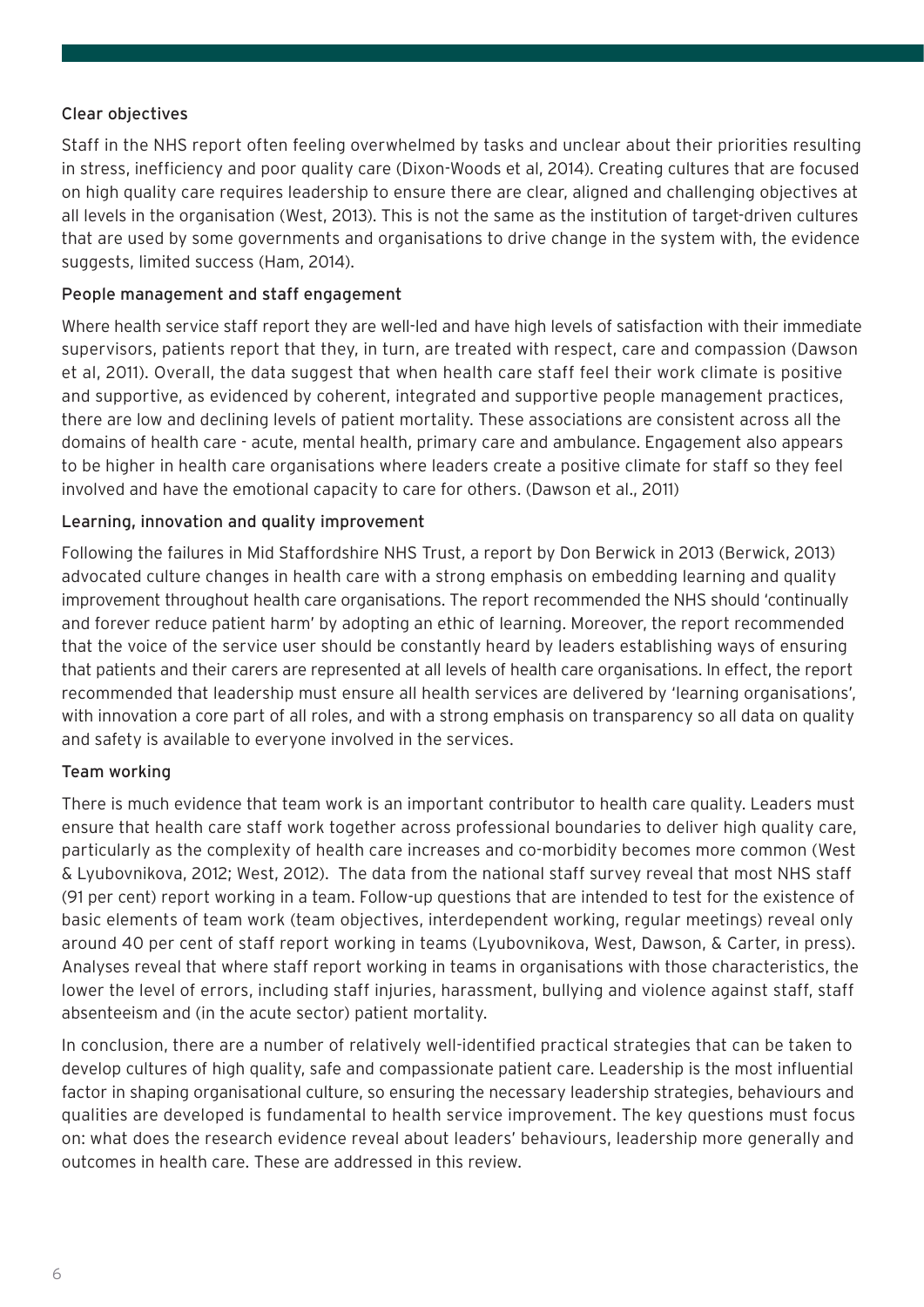## Review structure

The review has the following structure: we review leadership theory and research in general; focus on leadership theory and research in health care; examine the research on the links between leadership climate and culture in health care and outcomes, especially patient outcomes; explore the research on leadership development; and draw conclusions based on the review. The review methods are described in the Appendix.

## Leadership theory and research<sup>1</sup>

Some of the key conclusions from research into leadership over the last 80 years are described below; these locate our understanding of leadership in health care within the context of the considerable research and theory on leadership generally. Trait theory, research on leadership competencies, leadership behaviours, dyadic approaches and charismatic and transformational leadership theories are also briefly outlined.

### Personality and leader effectiveness

The first major stream of research reflects a long standing fascination with the personality traits of those who become leaders. From this broader leadership research evidence we can identify core personality traits associated with leadership effectiveness, including (Yukl, 2013):

High energy level and stress tolerance - They have high levels of stamina and can work effectively over long periods. They are also less affected by conflicts, crisis events and pressure, maintaining equilibrium more than others. They are able to think relatively calmly in crisis situations and communicate that calmness and confidence to others.

Self-confidence - They believe they can be effective in difficult situations and give those they lead a sense of confidence and efficacy. They tend to be optimistic and confident in the face of difficulties. They are more likely to deal with difficult situations rather than deny or avoid them. However, excessive self-confidence or self-esteem can make leaders prone to making risky or wrong decisions.

Internal locus of control - They believe what happens around them is more under their control than the control of external forces and are motivated to take action to influence and control events. This is associated with a tendency to be proactive rather than passive. They also believe they can influence, persuade and motivate others and win their allegiance to courses of action.

Emotional maturity - They have emotional maturity and intelligence in the sense that they are less prone to moodiness, irritability and angry outbursts. They are positive and optimistic, communicating their positivity to others. They are aware of their own strengths, weaknesses and typical reactions to situations.

Personal integrity - Consistency between espoused values and behaviour is characteristic of those with high levels of personal integrity, along with honesty, transparency and trustworthiness. Such leaders also keep promises to staff and other stakeholder groups and tend not to use their leadership primarily out of self-interest.

Socialized power motivation - They seek power, but primarily in order to achieve organisational objectives and to support the growth, development and advancement of those they lead.

<sup>1</sup> This section draws particularly on the review of leadership in Chapter 12 of Woods, S. and West, M. A. (2014). The Psychology of Work and Organisations. (2nd ed ). London: Cengage Publishing.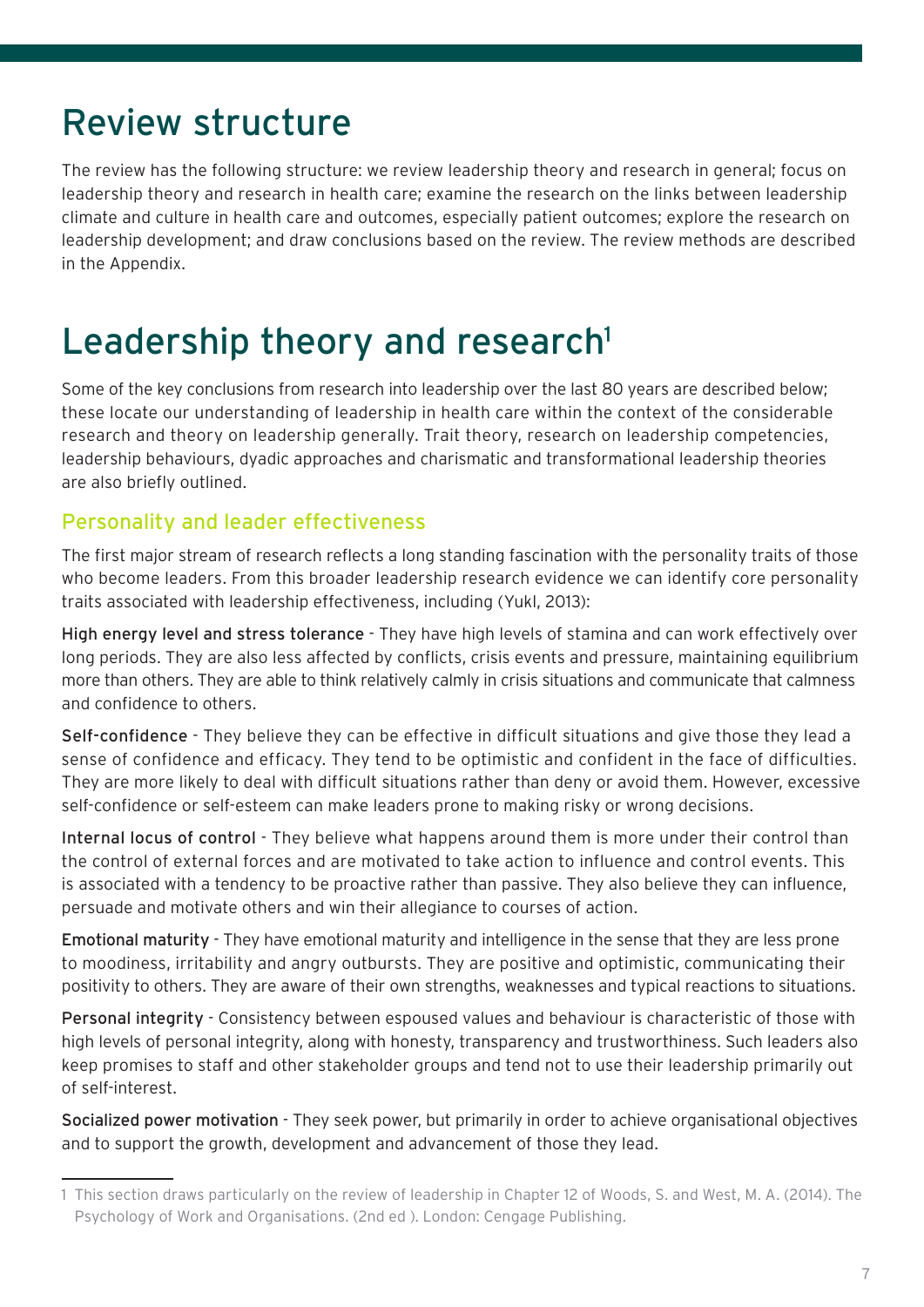Achievement orientation - High achievement orientation is associated with leadership effectiveness but this is not a linear relationship. Managers with very high achievement orientation can become insensitive to the effects of their desires on those around them who feel driven by their leader's ambition.

Low needs for affiliation – This refers to the need to be liked and accepted by others, which effective leaders do not have. Those who did would be likely to put their need to be liked ahead of making good decisions in difficult situations or ahead of having to manage poor performance among their followers. Neither do they have extremely low affiliation needs, which would mean they were uncaring of others and their opinions.

#### Leadership competencies

Another body of research (Boyatzis, 1982) has focused on the competencies related to managerial effectiveness, including motives, skills, knowledge, self-image and some specific behaviours. The research suggests the following competencies are important for leaders:

- Technical competence wins the respect of followers. It includes knowledge about the organisation, its strategy, structure and processes; knowledge about health care services, treatments and technologies; and knowledge about the organisation's environment.
- Conceptual skills means having an understanding of the complex environments of organisations (both internal and external) to be able make sense of situations rather than deem them too complex to be comprehended or managed. The ability to analyse, plan and make decisions is central to organisational functioning, so leaders who have conceptual skills will increase the confidence of followers within the organisation.
- Interpersonal skills are vital: understanding the needs and feelings of followers, monitoring the effects of own behaviours and being aware of emotional reactions to others are essential.

These conclusions should be considered alongside caveats: only a few studies have rigorously tested the assumption that personality traits and competencies have a causal impact on leader effectiveness or emergence as a leader. For at least some personality traits and competencies, it is not clear which comes first, being in a leadership position or possessing the trait or competency in question. Implicit theories of leadership held by followers can facilitate leadership emergence (eg leaders 'should be' extravert) rather than leader traits predicting emergence. The trait approach provides little guidance concerning what advice or training to give current or aspiring soon-to-be leaders.

Other theoretical streams not covered here include literature on authentic leadership, servant leadership and emerging literature around shared, distributive and collective leadership (for more discussion of these topics, see West et al, 2014).

### Leader behaviours

What does the literature indicate leaders are required to do? From extensive and repeated reviews of the research, Yukl (2013) argues for an integrative hierarchical framework of leader behaviours subsuming four broad categories:

- Task oriented: clarifying, planning, monitoring operations, problem solving
- Relations oriented: supporting, developing, recognising, empowering
- Change oriented: advocating change, envisioning change, encouraging innovation, facilitating collective learning
- External networking: external monitoring, representing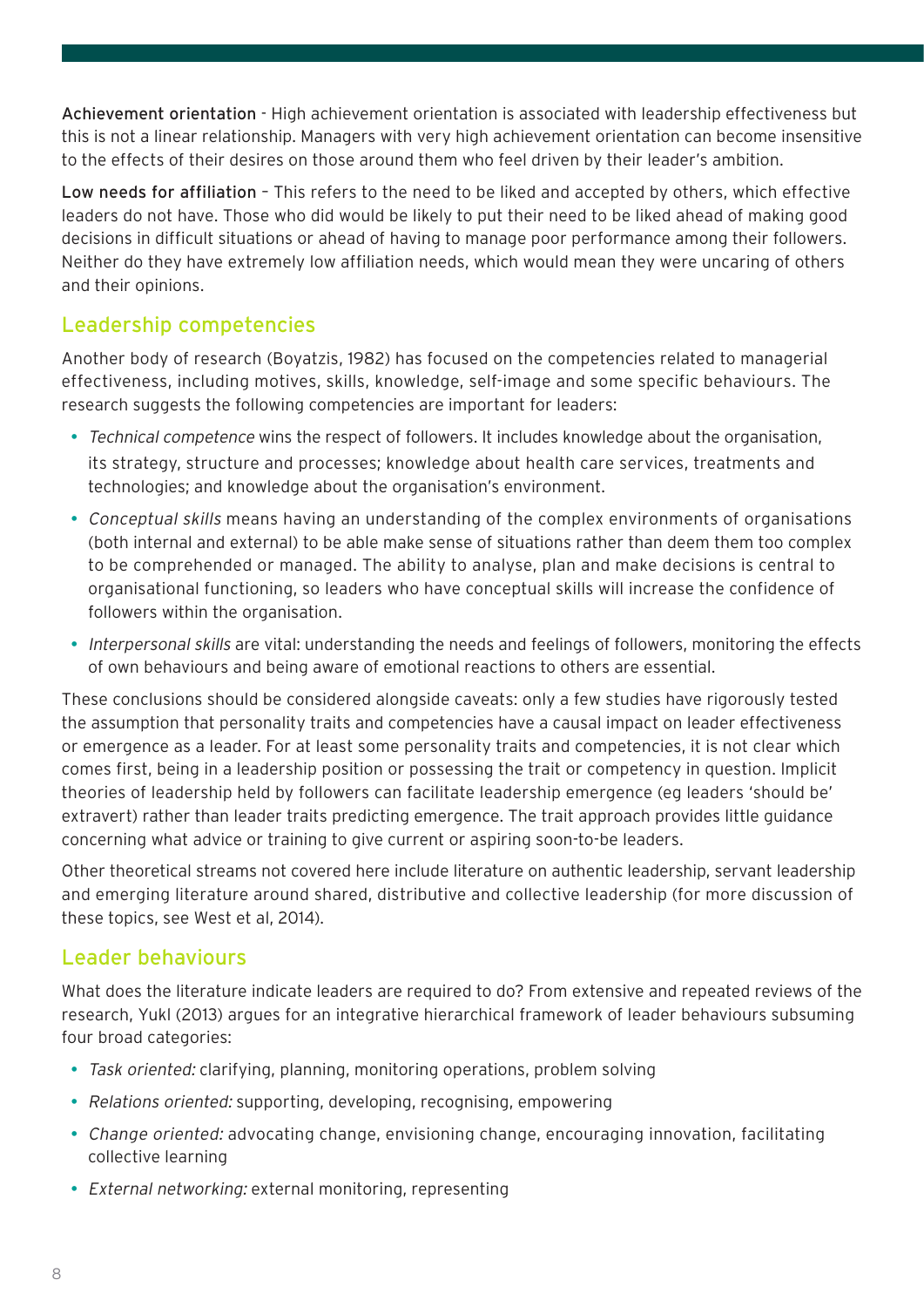He has also distilled a statement of what constitutes the essence of effective leadership:

- 1. Helping to interpret the meaning of events. Effective leaders help their followers make sense of change, catastrophes, successes and the future. They provide a narrative which both makes sense to people and inspires them to give of their best and make a positive difference. Martin Luther King's 'dream' speech is an example.
- 2. Creating direction and alignment around strategies and objectives. Effective leaders clarify direction, strategy and the priorities for people's efforts. They help to create shared understanding and agreement about direction. They define the key priorities (few in number) and make clear what the team is not going to do rather than overwhelming people with inspirational priorities. They help to define clear, challenging, measureable objectives for all.
- 3. Nurture commitment and optimism. They encourage belief in the team or organisation about likely efficacy and a sense of the value of the work. They encourage positive attitudes and experiences rather than cynicism or defeatism and they do so with humour, belief and a sense of purpose which inspires others to be committed.
- 4. Encourage trust and cooperation. They emphasise the importance of people supporting each other, backing each other up and valuing each other's contributions to build trust and cohesion. They work to continually develop mutual respect trust and cooperation among followers. They help to resolve conflicts quickly and fairly. They continuously build a strong sense of community and supportiveness that ensures people act cooperatively and supportively with colleagues.
- 5. Create a sense of collective identity. They encourage a strong and positive vision of the value of the team's/organisation's work and a sense of pride in the efficacy of the group. They encourage a sense of identity for the group or organisation, such that people derive value from being part of that collective. They enable the group/organisation to see how their work makes a positive difference and they nurture a sense of the group's character, uniqueness and identity through rituals, celebrations, humour and narrative.
- 6. Organise and coordinate work efforts. They ensure people are clear about their roles and contributions and help them work together in a coordinated way towards success. They are practical and timely in dealing with systems difficulties and coordination problems so that the group/organisation can be successful.
- 7. Enable collective learning. They ensure followers engage in collective learning about errors, successes and means of ensuring continually improving quality. They ensure the group regularly takes time out to review objectives, strategies and processes so they collectively learn and improve.
- 8.Ensure necessary resources are available. They ensure the group or organisation has the resources (money, staff, IT support, time) necessary for them to get the job done and work actively and tirelessly to be certain these resources are in place. This may involve political acumen and risks in dealing with the wider organisation, customers and other stakeholders but they are consistent in working tirelessly to get the necessary resources for the group/organisation to be effective.
- 9. Develop and empower people. They focus on ensuring the continued growth and development of their followers; they provide high levels of autonomy and development opportunities to empower those they work with and ensure they continue to develop efficacy and confidence. They encourage followers to believe in their ability to respond successfully to greater challenges and responsibility while providing the necessary supports and resources to achieve this.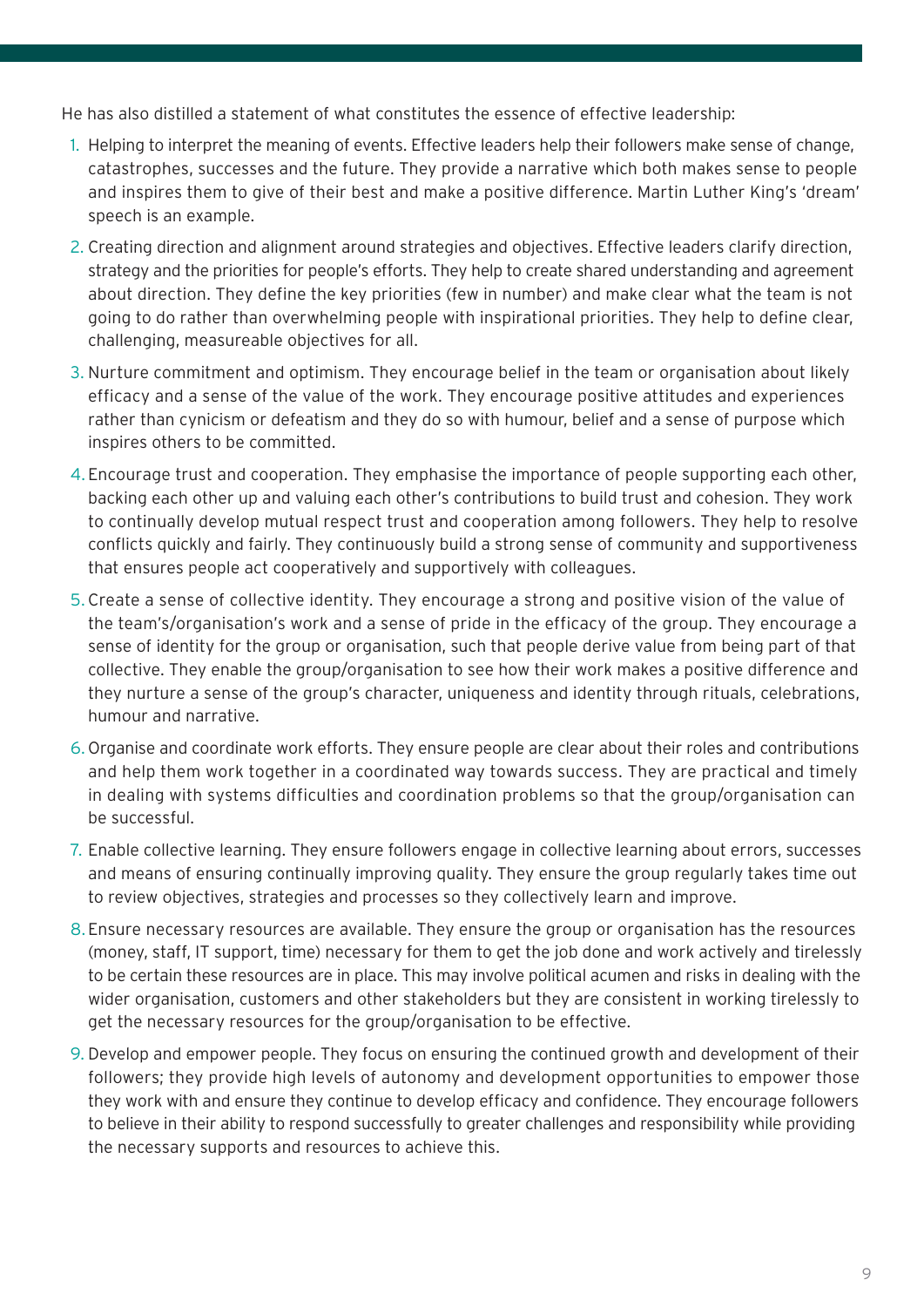10.Promote social justice and morality. They emphasise fairness and honesty in their dealings with all, challenging unethical practices or social injustices on behalf of all, not just their followers. They set an outstanding example of ethical/moral behaviour, especially when it requires them to sacrifice their personal interests.

From this brief review of the wider literature on leadership, we now turn to examine the research on leadership in health care specifically.

### Leadership theory and research in health care

Despite thousands of publications on the topic of leadership in health care, our review (consistent with others (eg Hartley, Martin, & Bennington, 2008); Kim & Newby-Bennett, 2012 reveals relatively little research conducted to a high academic standard. Nevertheless, there are some important findings to be drawn from the existing research which we summarise below.

#### Theories of leadership

Using theory to guide research into leadership in health care is vital to ensure the concepts and constructs the research seeks to address are both appropriate and the most relevant. Wong and Cummings (2007) and Wong, Cummings and Ducharme (2013) conducted two systematic literature reviews of nursing leadership and patient outcomes, which identified 20 articles of good methodological quality (research design, sampling, measurement, and statistical analysis). Of these, only nine were based on an explicit leadership theory. The search conducted for the review we report here produced similar results with few methodologically sound articles and few based on leadership theories.

Gilmartin and D'Aunno (2007) noted at the point they conducted their review, that leader member exchange (LMX) theory was not as well represented as it was in the wider leadership literature (we refer in more detail to this below). They suggested this reflected a reluctance to acknowledge that leaders in health care inadvertently create 'in-groups' and 'out-groups' which LMX theories reveal. They also note that emotional intelligence leadership theory (Goleman, 1995) is relatively neglected in the health care literature. Indeed, very few studies have considered theoretical perspectives other than transformational leadership (eg Akerjordet & Severinsson, 2010; Katrinli, Atabay, Gunay, Guneri, 2008; Wong and Giallonardo, 2013).

Transformational leadership theory is therefore the most influential theory guiding health care leadership research. In their review Wong et al (2013) found six out of the nine articles (from the 20 they selected) stating explicit leadership theories used transformational leadership theories (Bass & Avolio, 1994; Kouzes & Posner, 1995). Other theories identified in the current review of the literature included LMX theory (Katrinli et al 2008), authentic leadership (Wong & Giallonardo, 2013), and servant leadership theories (Nagel & Andenoro, 2012).

The focus on transformational (and transactional) leadership was also identified in a systematic review performed by Gilmartin and D'Aunno (2007) examining health care leadership research from 1989 to 2005. They concluded that studies in health care provide strong support for transformational leadership theory and identified links with staff satisfaction, unit or team performance, organisational climate and turnover intentions. They suggest these effects are stronger when assessed among more junior than senior staff. Positive effects of transformational leadership have also been demonstrated in relation to work-life balance, staff well-being, positive nursing outcomes, patient safety, openness about errors, and patient and staff satisfaction (Munir, Nielsen, Garde, Albertsen & Carneiro, 2012; Apekey, McSorley, Tilling & Siriwardena, 2011; Cummings et al., 2008; McFadden, Henagan, & Gowen, 2009; Kvist, Mantynen, Turunen, Partanen, Miettinen, Wolf & Vehvilaninen-Julkunen, 2013; Wong, Cummings &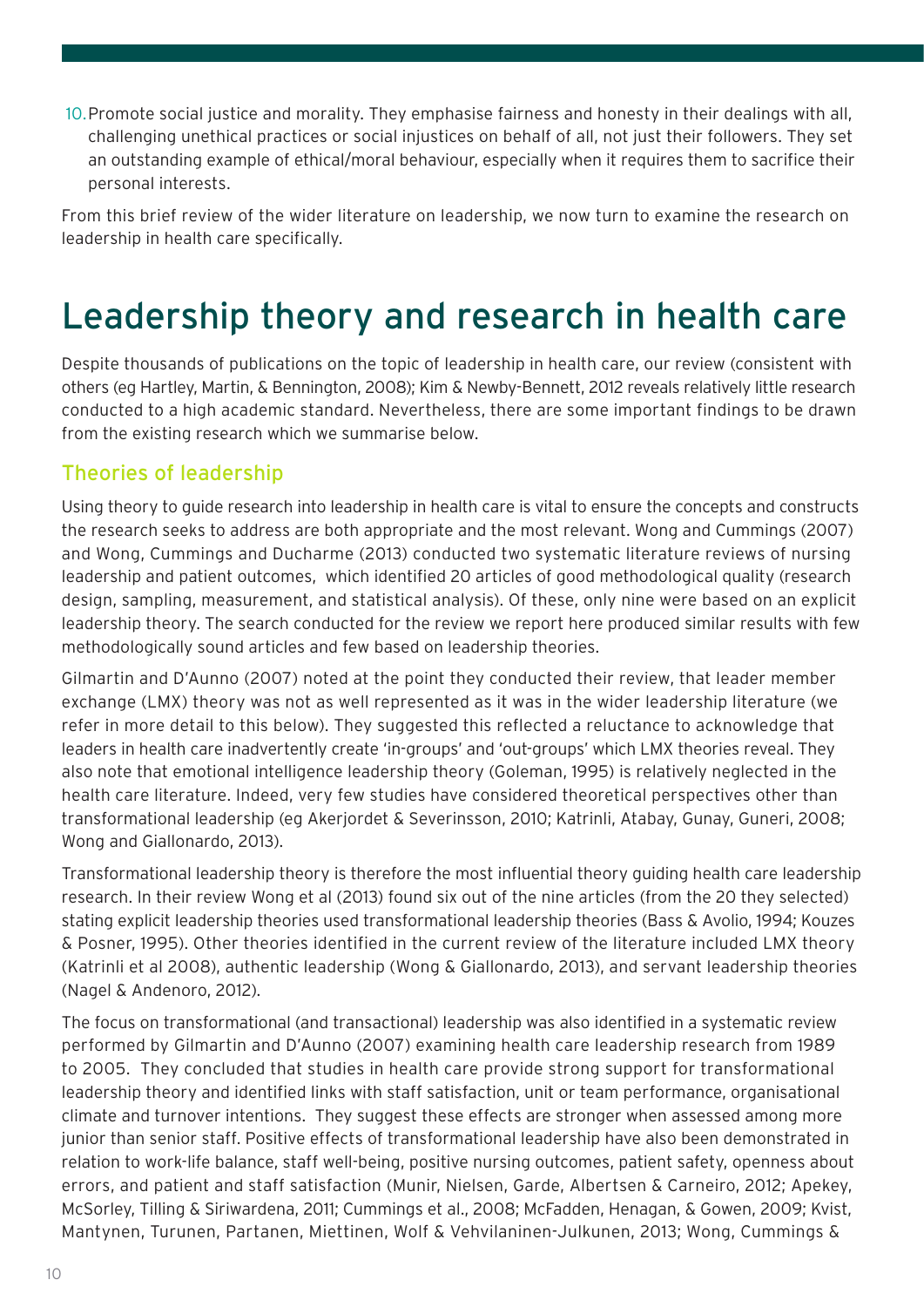Ducharme, 2013). Alimo-Metcalf and Alban Metcalf (2001) have offered an alternative nine-factor model for healthcare in the UK. However, the existing model does apply well in health care settings.

Authentic leadership is the focus of a small number of studies in health care. This approach emphasises the importance of building leader legitimacy through honest relationships with followers by valuing their contributions and behaving ethically and transparently. Trust then leads to engagement and improved individual and team performance. Wong, Laschinger, and Cummings (2010) found that nurses who reported higher levels of authentic leadership in their managers also reported a greater level of trust, work engagement and perceptions of quality of care. Wong and Giallonardo (2013) found positive relationships between authentic leadership and managerial trust, working life, and patient outcomes. Moreover, authentic leaders supported and encouraged nurse empowerment in their roles and this empowerment led to improvements in job performance.

In conclusion, the evidence clearly suggests the value of transformational and authentic leadership as a predictor of quality outcomes in health care settings. We now turn to examine research focused on specific leaders – nursing and medical staff and boards in more detail.

#### Nurse leaders

In their review of leadership in health care, Gilmartin and D'Aunno (2007) noted that the vast majority of research is focused on nurses and nurse managers. There were strong links between nurse managerial style and staff job satisfaction, turnover and retention. Nurses preferred managers who were participative, facilitative and emotionally intelligent and such styles were in turn linked to team cohesion, lower stress, and higher empowerment and self-efficacy. They also found that effective nurse leaders were characterised as flexible, collaborative, power sharing, and as using personal values to promote high quality performance.

Van Bogaert, Clarke, Roelant, Meulemans, and Van de Heyning (2010) examined the effects of nursing environments and burnout on job outcomes and quality of care. Nursing management was positively related to perceived quality of care and staff satisfaction in this study while other studies found relationships with medication errors (Van Bogaert, Timmermans, Weeks, van Heusden, Wouters & Franck, 2014) and staff levels of well-being, burnout and turnover intention (Weber, 2010; AbuAlRub &Alghamdi, 2012). In their review Wong, Cummings, and Ducharme (2013) also note a relationship between nurses' relational leadership styles and lower levels of mortality rates and medication errors.

Karilnli, Arabay, Gunay and Guneri (2008) examined the quality of nurse managers' relationships with their staff (using Leader Member Exchange theory), nurses' organisational identification, and whether job involvement mediated any relationship between these factors. When nurse leaders gave nurses opportunities for participation in decision making, nurses reported high levels of organisational identification and job performance as a consequence. Empowerment of nurses to bring about quality improvement emerges from the literature as a possible key factor. Wong and Laschinger (2013) describe how authentic leadership can influence job satisfaction and outcomes through empowerment. Leaders who understand and openly express their core values and who model ethical standards appear to communicate integrity and transparency to their followers.

#### Medical leaders

In a large scale review of medical leadership models, Dickinson, Ham, Snelling and Spurgeon (2013) found that medical or clinical leadership varied across the case study sites they assessed. Management triumvirates (medical, nursing and administrative leaders) existed on paper in most sites, but the partnership of medical leaders and general managers was perceived to be more important. There were reported variations both between, and within organisations in the extent to which doctors felt engaged in the work of their organisations. Those with high levels of engagement performed better on available measures of organisational performance than others. In an earlier study, Hamilton, Spurgeon, Clark, Dent, and Armit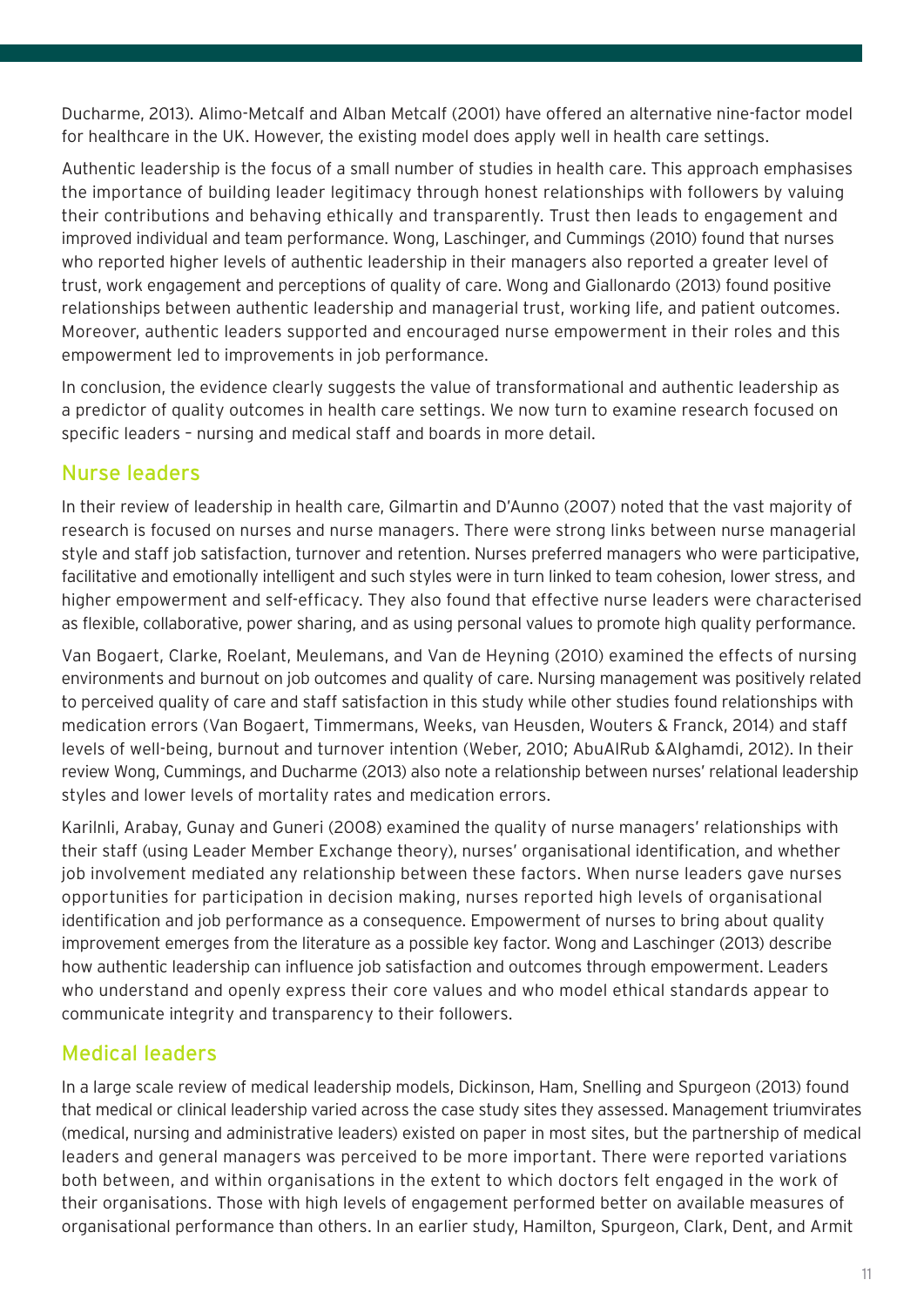(2008) found that in high-performing trusts, interviewees consistently identified higher levels of medical engagement. However, these cross sectional studies offer insufficiently robust data to confirm the likely direction of the relationship and causality.

Veronesi, Kirkpatrick, and Vallascas (2012) examined strategic governance in NHS hospital trusts by gathering data such as annual reports, trust performance statistics, patient outcomes, mortality rates and national patient survey data. They found that the percentage of clinicians on governing boards was low compared with international rates, but that higher representation appeared to be associated with better performance, patient satisfaction and morbidity rates. Goodall (2001) assessed the impact of clinical leadership on hospital rankings in the US, finding a strong relationship with the US News and World Report ranking. The authors caution that the research is correlational and may merely indicate top performing hospitals seek doctors as leaders.

### Board leadership

There has been little detailed empirical research on board leadership. McFadden et al. (2009) found that CEO leadership style is linked to patient safety outcomes. Jiang, Lockee, Bass, and Fraser (2008) found that certain board practices were associated with better performance in terms of patient care and mortality. There is a vast grey literature but the quality of research is generally weak.

### Team leaders in health care

Effective team working is an essential factor for organisational success, frequently cited in the grey literature (NHS Leadership Academy, 2013; Dickinson et al, 2013; Walmsley, & Miller 2008). Researchers have consistently pointed to the importance of leadership in determining the effectiveness of teams over the last ten years while suggesting that, particularly in health services, leadership is often poor (Øvretveit, Bate, Cleary, Cretin, Gustafson, McInnes, McLeod, Molfenter, Plsek, Robert, Shortell, & Wilson, 2002; Plsek and Wilson, 2001).

West, Borrill, Dawson, Brodbeck, Shapiro and Haward (2003) analysed ratings of leadership in a sample of 3,447 respondents from 98 primary health care teams, 113 community mental health teams, and 72 breast cancer care teams. This study examined the extent to which team members were clear about the leadership of the team, since there can be uncertainty about who occupies the leader role due to interprofessional boundary disputes and status incongruities. The results revealed that leadership clarity was associated with clear team objectives, high levels of participation, commitment to excellence, and support for innovation. These team processes consistently predicted team innovation across all three samples. Where there was conflict about leadership within the team, team processes and outcomes were poor.

However, more recent research consistently indicates that, across sectors, shared leadership in teams predicts team effectiveness (D'Innocenzo, Mathieu & Kukenberger, 2014; Wang, Waldman & Zhang, 2014). These findings are not inconsistent, because having a clearly designated team leader may be associated with less conflict over leadership and as a consequence the enhanced ability of team members to smoothly assume leadership roles and responsibilities when their expertise is relevant.

### Organisational leaders

At the organisational level, Shipton, Armstrong, West and Dawson (2008) investigated the impact of leadership and climate for high quality care on hospital performance in two studies. In the first study, data were gathered on top management team and supervisor/manager leadership from 5,564 employees at 33 hospitals and linked with data on employee job satisfaction and intention to leave the hospital, hospital 'star rating' (an external audit body assessment of hospital performance) and patient complaints. Star ratings used in the analysis were calculated using five different methods: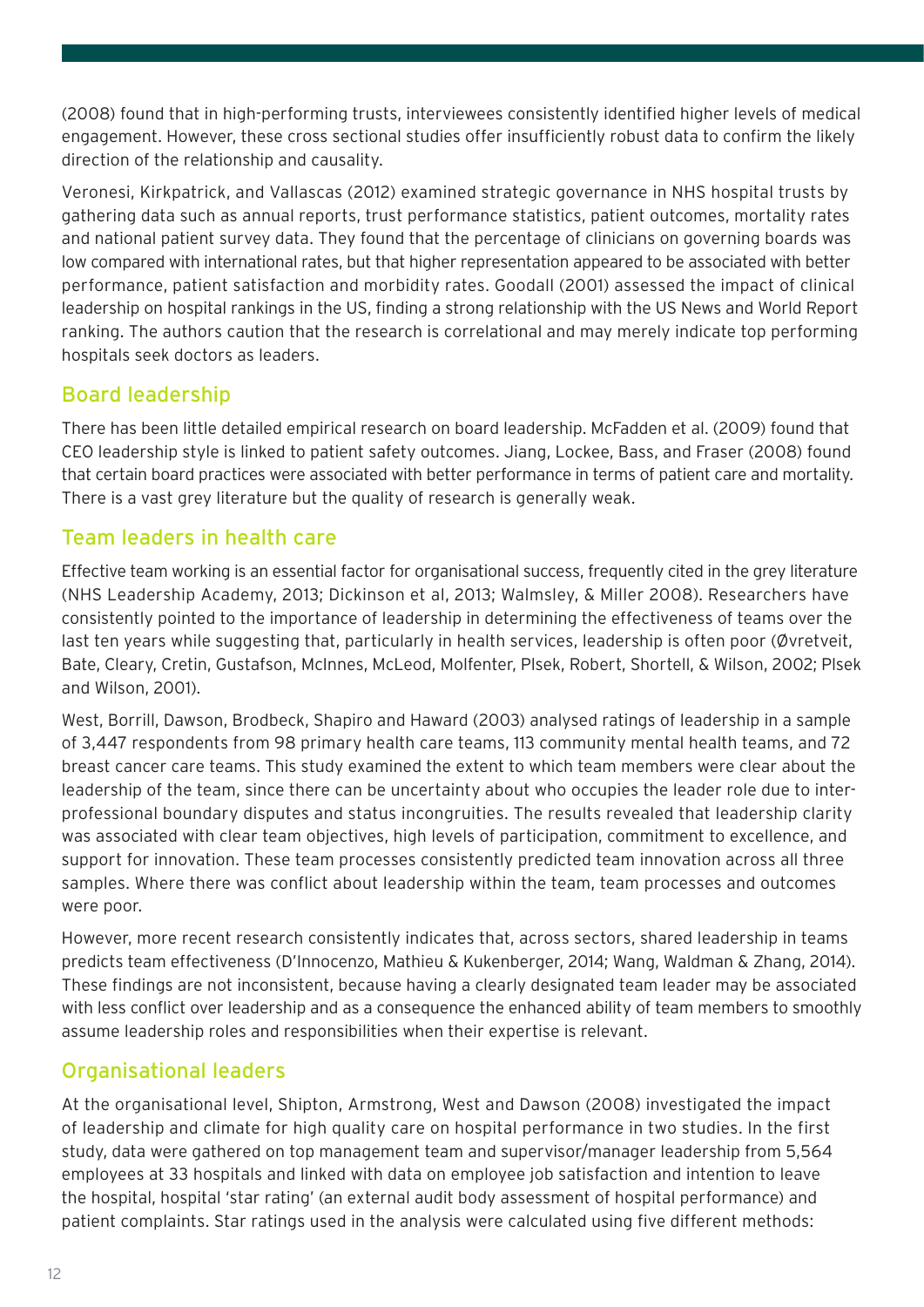breach (the number of times a hospital had failed to meet a given standard, for example, patients waiting longer than the maximum target time); pass/fail (whether the hospital had in place specified procedures); confidence interval indicators (whether the hospital performed above or below the 95 per cent confidence interval on, for example, admissions or deaths after a heart by-pass operation); percentile indicators (hospitals were ranked according to their original score on an indicator, for example readmission rates); and change indicators (that take account of the percentage change over time in the performance of hospitals on specific indicators, for example deaths from cancer, and thus control for random fluctuations and external factors). In the second study, data was collected on top management team leadership from 18,156 staff across 108 NHS hospitals, and linked with clinical governance review ratings (a similar external audit), hospital star ratings, patient complaints and patient satisfaction.

The research revealed that top management team leadership predicted the performance of hospitals in both studies. In the first study, top management team leadership was strongly and positively associated with clinical governance review ratings, and significantly lower levels of patient complaints. In the second study, effective top management team leadership was linked to high hospital star ratings as well as high clinical governance review ratings. Furthermore, positive staff ratings of both top leadership and supervisory leadership were associated with relatively high staff job satisfaction (study 1). The relationship was stronger for supervisory leadership than for top management team leadership. These studies also controlled for hospital size and budgets but were cross-sectional rather than longitudinal. Nevertheless they offer rare and therefore important evidence about the possible relationship between leadership and organisational performance in health care. This is one of the few studies examining leadership and organisational outcomes in health service settings.

In the grey literature, several papers provide evidence for the link between leadership and organisational performance. Chambers, Pryce, Li, and Poljsak (2011) undertook a review of 19 top NHS organisations and found consistent characteristics of high performing organisations, one of which was having a chief executive in post for more than four years. The authors suggest that the study "supports the view that longevity in senior management roles is an important factor for high performing trusts".

What is typical of research into health care leadership is that methodological weaknesses abound. We briefly describe these below.

#### Methodological weaknesses

The preponderance of weak study designs in health care leadership research has been noted by others (eg Gilmartin and D'Aunno, 2007; Cummings, Lee, MacGregor, Paul, Stafford, Davey & Wong, 2008; Brady Germain & Cummings, 2010; Wong et al., 2013). Among the key problems are small sample sizes; lack of underpinning theory; survey instruments with inadequate reliability and validity; failure to measure important control variables; cross sectional designs; reliance on self-report (eg for measuring patient safety); and poor measurement of leadership (not systematic), all of which makes it difficult to draw more wide-ranging conclusions about the processes by which leadership affects key outcomes, in terms of moderators or mediators. Multilevel analysis could be used more effectively in this literature, as there seems to be an almost exclusive focus on the individual level rather than on teams or the organisational level (eg strategic leadership).

We now move on to consider how leadership might affect cultures and climates in health care.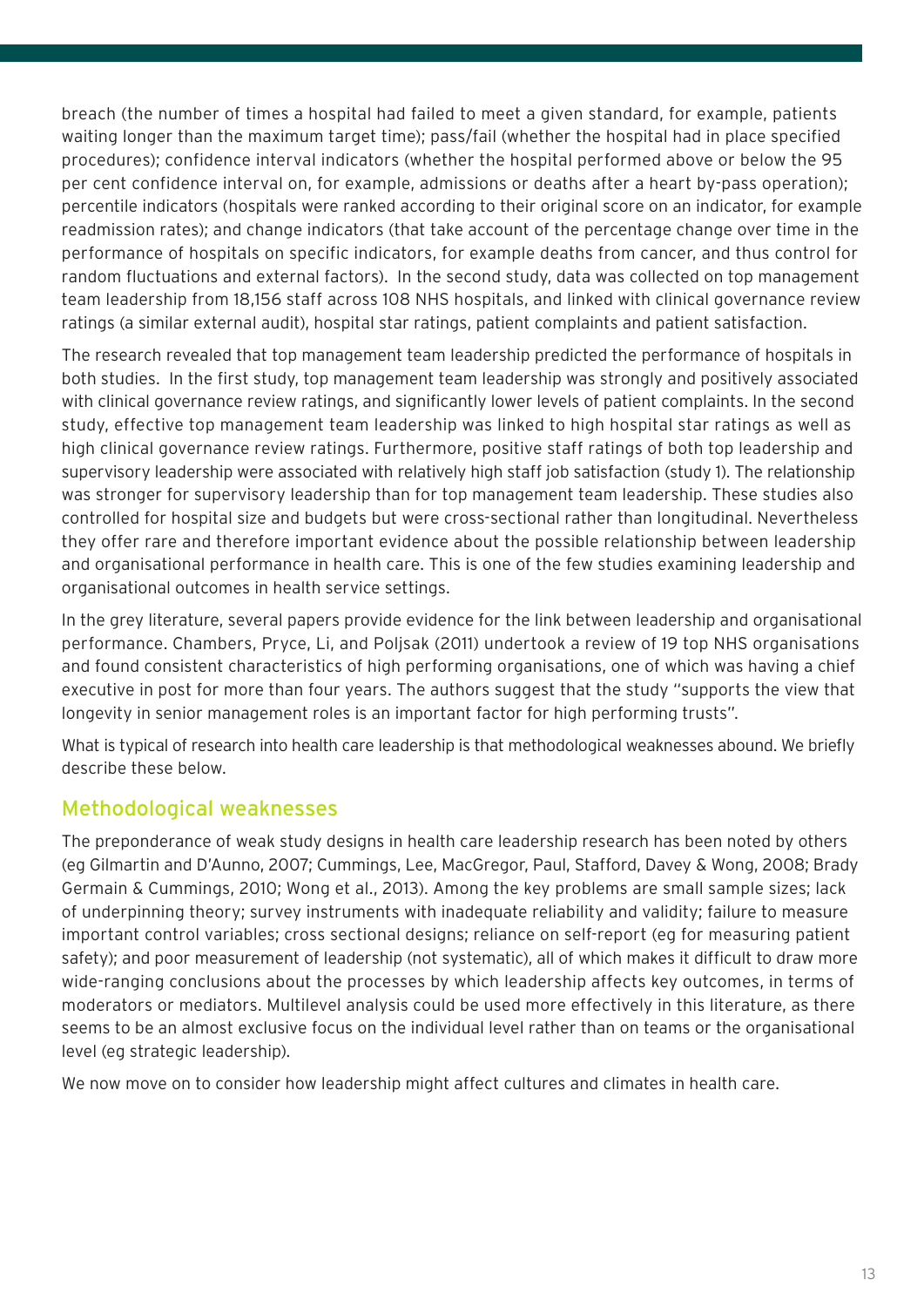# Leadership, culture and climate in health care<sup>2</sup>

The research reviewed above focused largely on relationships at the individual level. Much research on team leadership (mostly outside of health care) has established how significant team leadership is for team effectiveness. The limited team research available within health care is consistent with this. There is also a good evidence base for positing a link between leadership and organisational outcomes in the general literature.

We begin with a consideration of organisational culture. Organisational culture is defined as "the values and beliefs that characterise organisations as transmitted by the socialisation experiences newcomers have, the decisions made by management, and the stories and myths people tell and re-tell about their organisations" (Schneider & Barbera, 2014). The most frequently employed approach to measuring culture in health care is the competing values framework (CVF) (Quinn & Rohrbaugh, 1983). We examine links between leadership and culture below, drawing particularly on research employing the CVF.

#### Organisational culture in health care

Meterko and colleagues (Meterko, Mohr & Young, 2004) assessed organisational culture using the CVF with a sample of 8,454 employees in 125 US hospitals. They found a positive association between 'clan culture' and inpatient satisfaction. Clan culture emphasises cohesiveness, participation, loyalty, tradition and morale. Hierarchical culture (bureaucracy, regulation, hierarchy) was negatively associated with inpatient satisfaction, while the other two types (adhocracy and market) had no significant relationship with outcomes across hospitals. The authors suggest the importance of a culture that promotes effective team working while cautioning against rules and regulations that can directly or indirectly negatively affect patient satisfaction. West and Anderson (1992) reached similar conclusions in an analysis of hospital board level innovations based on the CVF. In this instance, culture was assessed by examining in which domains board members were focusing their improvement efforts.

Gerowitz, Lemieux-Charles, Heginbothan and Johnson (1996) studied 265 hospitals in the UK, the US and Canada, using the CVF, assessing clan, adhocracy, hierarchy and market types. The performance indicators were employee loyalty, external stakeholder satisfaction, internal consistency, external resource acquisition, and overall adaptability. Their findings suggested a link between culture and performance for all but the hierarchical type of culture. The link was specific to relationships with performance indicators valued by the predominant culture of the management team. Thus, in hospitals where management teams pursued an open adhocracy culture (externally focused on stakeholders and opportunities for innovation) there was a link between this type of culture and stakeholder satisfaction.

Davies, Mannion, Jacobs, Powell and Marshall (2007) proposed that the cultural characteristics valued by leaders and managers will be associated with specific organisational outcomes. Using CVF data from 899 senior managers in 189 UK hospitals, they found that the 'clan' culture was dominant (54 per cent of hospitals) and was characterized by fewer patient complaints and higher staff morale. The opposite was true in 'market' cultures, the second most dominant type (29 per cent of hospitals). Such cultures had an external orientation and a focus on control and stability (competitive, with goal-oriented leadership and an emphasis on outputs and high achievement). 'Adhocracy' and 'hierarchy' types of cultures were less widespread (11 per cent and six per cent of hospitals respectively). The study revealed significant negative associations between organisation size and clan culture. Organisations with clan and market cultures tended to perform poorly on regulatory agency ratings, while those with adhocracy cultures did well. In general, dominant cultures had outcomes that were congruent with the central features of the

<sup>2</sup> This section draws particularly on West, M.A., Topakas, A., and Dawson, J.F. (2014). Climate and culture for health care performance. In B. Schneider and K. M. Barbera (eds.), The Oxford Handbook of Organisational Climate and Culture. (pp. 335-359). Oxford: Oxford University Press.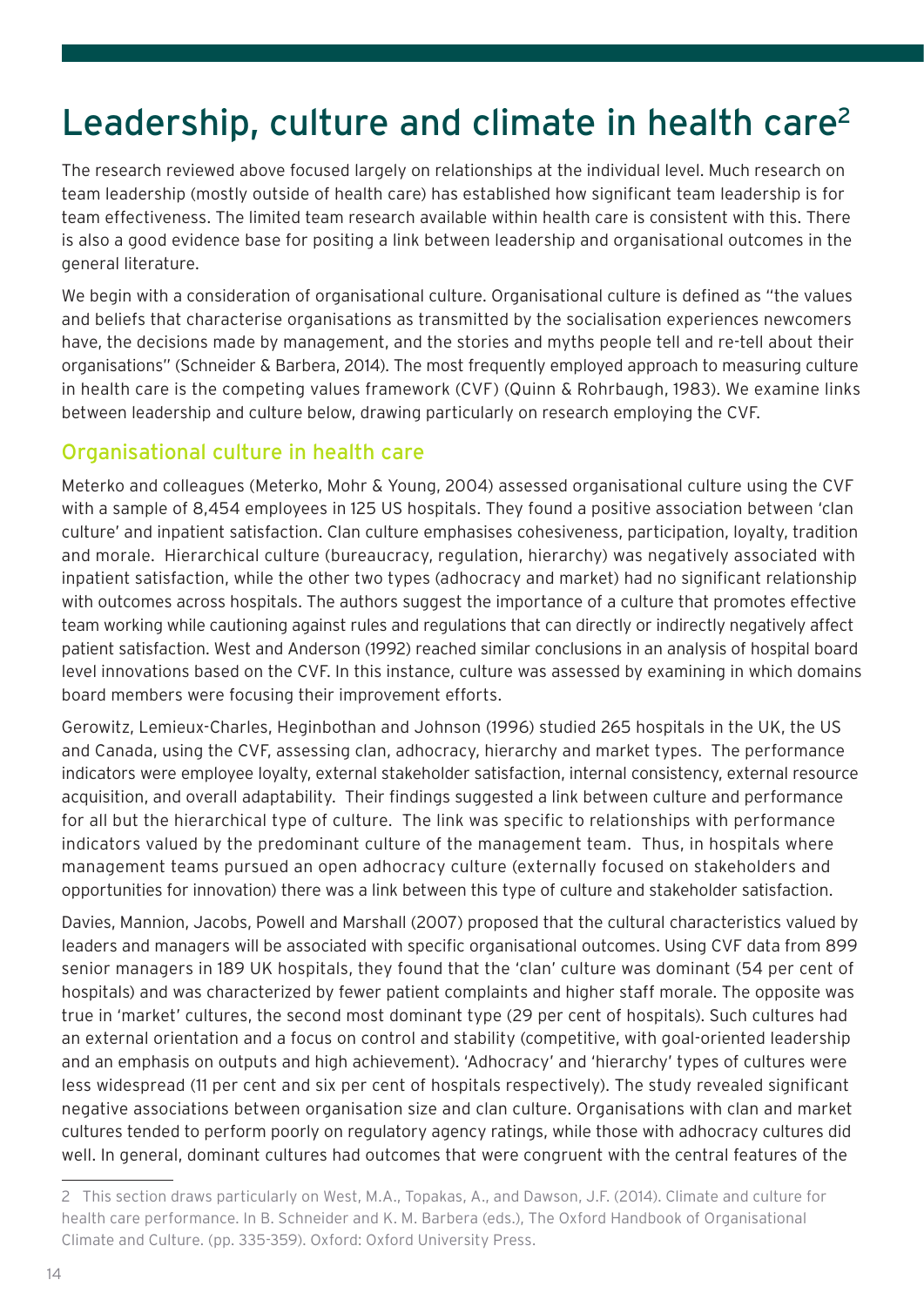culture. Patients of hospitals with clan cultures rated dignity and respect highly; those with a dominant hierarchical culture had long waiting times and poor data quality.

Research on CVF culture types is indeterminate overall, suggesting that no culture type is ideally suited to health care organisations. The CVF originally proposed that cultures would be best described by the relative emphasis across all four types, so the simplistic strategy of seeking to identify a culture type from the four extremes that best predicts health care excellence may be misguided. It is worth noting that in all studies using the CVF, dominant hierarchical cultures, characterised by a preoccupation with target setting, rules, regulations and status hierarchies never predict good performance. Yet in many health care settings, command and control are the dominant values. Hartmann, Meterko, Rosen, Zhao, Shokeen, Singer and Gaba (2009) report that, when leaders create a strong entrepreneurial culture, initiative taking, group learning and innovative approaches to problem solving are all enhanced, which in turn informs action in dealing with patient safety issues. A strong emphasis on hierarchy, rules, policies and control, they argue, potentially inhibits a positive climate for safety due to fear of negative outcomes and blame for reporting safety-related problems.

### Organisational climate in health care

Climate is "the shared meaning employees attach to the policies, practices and procedures they experience and the behaviours they observe getting rewarded, supported and expected" (Schneider and Barbera, 2014). A number of studies have shown that first line supervisors play an important role in influencing climate and determining the performance of health care organisations (eg McAlearney, Garman, Song, McHugh, Robbins, & Harrison, 2011; Preuss, 2003). In a longitudinal study of 52 acute hospitals in the UK, West and colleagues (West, Guthrie, Dawson, Borrill, Carter, 2006) demonstrated a link between a bundle of HR policies and practices (such as emphasis on training, participation and team working) and patient mortality. This association held even after controlling for prior mortality levels in the hospitals and a variety of potentially influencing factors (eg number of doctors per 100 beds, number of public health care facilities per 100,000 population). Thus, there is good evidence (as in other sectors) that leadership and people management, key climate factors, predict performance outcomes.

Aiken, Sloane, Clarke, Poghosyan, Cho, You, Finlayson, Kanai-Park, and Aungsuroch, (2011) report on a cross-cultural study involving nearly 100,000 nurses across 1,406 hospitals in nine countries (USA, UK, Canada, Germany, South Korea, New Zealand, Japan, China and Thailand), examining work environment and nurse-reported hospital outcomes. The study used measures of nurse staffing (patients per nurse) and other aspects of the work environment including nurse manager ability and leadership; nursephysician relationships; nurse participation in decision making; and nursing foundations for quality of care. Responses were first aggregated at the hospital level and then used to provide comparative country-level scores. The outcome measure, quality of care, was measured by nurses' assessments. The results revealed major country differences, high levels of nurse dissatisfaction across most countries and, not surprisingly given this was a common source study, strong associations between these work environment variables and perceived quality of care.

Another large scale, longitudinal study, incorporating all 390 NHS organisations in England, identified a link between aspects of climate (eg working in well-structured team environments, support from immediate managers, opportunities for contributing toward improvements at work) and a variety of indicators of health care organisation performance (West, Dawson, Admasachew & Topakas, 2011). Climate scores from 150,000 employees collected annually and aggregated to the organisational level, were linked to outcomes such as patient mortality, patient satisfaction, staff absenteeism, turnover intentions, quality of patient care and financial performance. The results revealed that patient satisfaction was highest in organisations that had clear goals, and whose staff saw their leaders in a positive light.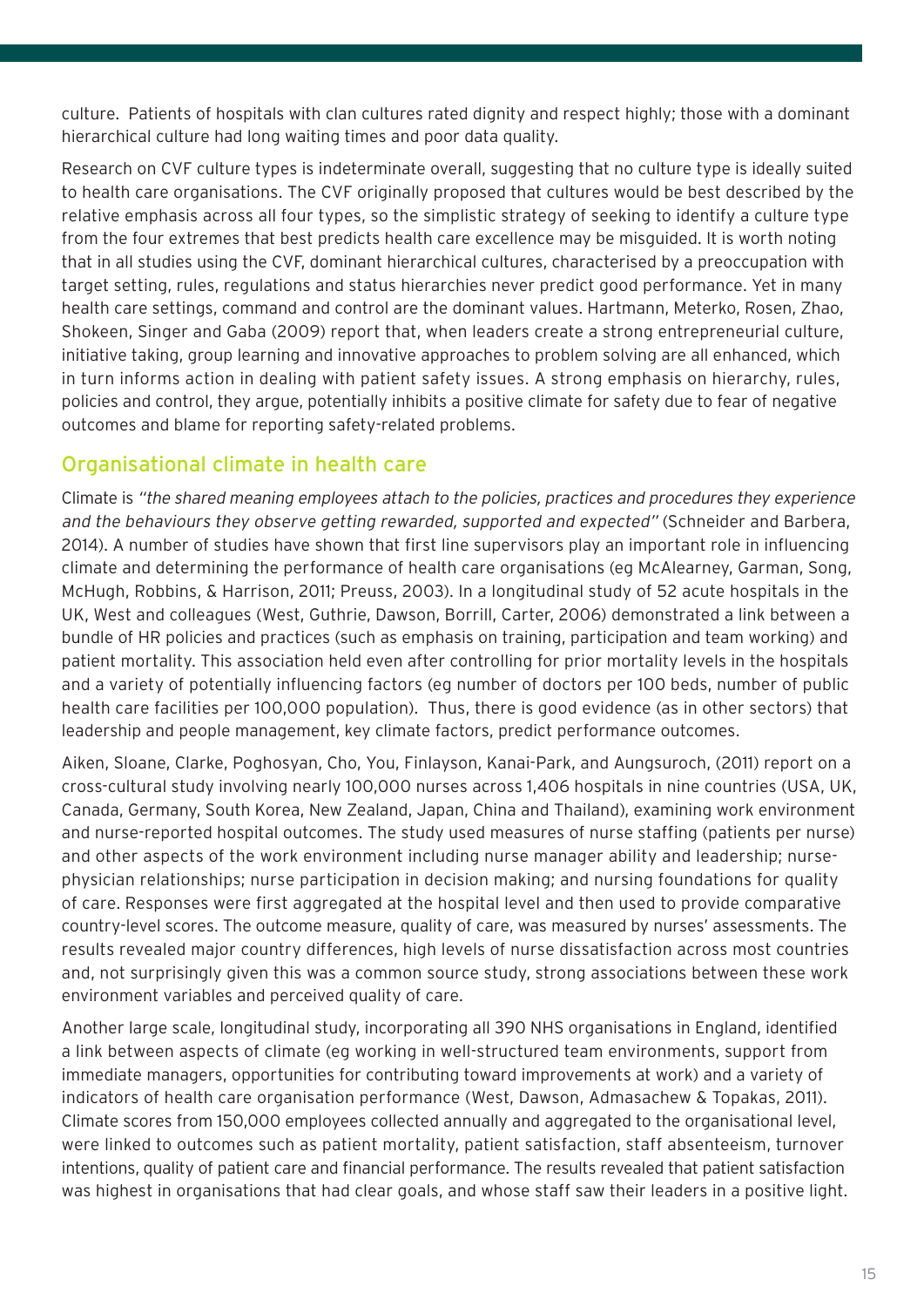Staff satisfaction was directly related to subsequent patient satisfaction.

For example, staff reports of the supportiveness of immediate managers and their perceptions of the extent of positive feeling (communication, staff involvement, innovation, and patient care) in their trusts directly predicted patient satisfaction. Hospitals with high percentages of staff receiving job-relevant training, having helpful appraisals, and reporting good support from line managers had both low and decreasing levels of patient mortality at the same time as providing better quality care for patients generally. When staff had an annual appraisal meeting with their manager to agree clear, challenging objectives it helped them do their jobs better and left them feeling valued, respected and staff engagement was high.

Good training, learning and development opportunities for staff and support from immediate managers were also linked to lower patient mortality rates. It was particularly noteworthy that lower mortality occurred in those hospitals whose staff had opportunities to influence and contribute to improvements at work (mirroring the findings from the Aiken et al., study described above). What is significant about this large NHS study is that the data were collected over time (eight years) and many of the analyses are longitudinal with careful controls for potential confounds.

There is clear evidence from the more robust studies in the literature that supportive management and staff perceptions of having effective leaders creates a climate that is associated with health care excellence.

McKee, West, Flin, Grant, Johnston, Jones, and Yule (2010) used mixed methodologies (surveys, semistructured interviews, observations of meetings, analysis of documents, and employee diaries) in an investigation of organisational factors, culture, leadership, staff well-being and patient safety in eight UK health care organisations. Among the key findings were the central role of senior management and CEO values (such as whether business goals predominated over patient safety) and attitudes in relation to patient safety and staff well-being; weak management at different levels; and the organisations' capacity for change, which was affected by the emphasis on organisational learning, and the extent to which staff felt empowered and involved in decision-making. Tenure and stability of leadership also affected the ability of the organisations to maintain a focus on patient safety. Leadership across organisational divisions and professional groups was also identified as important to enacting patient safety policies. Particularly noteworthy was the finding that, in the best performing hospitals, there was high staff engagement in decision-making and widely distributed leadership.

There is good evidence of links between leadership, culture, climate and outcomes in health care and a case to be made therefore for developing effective leadership. We now turn to a consideration of the leadership development literature.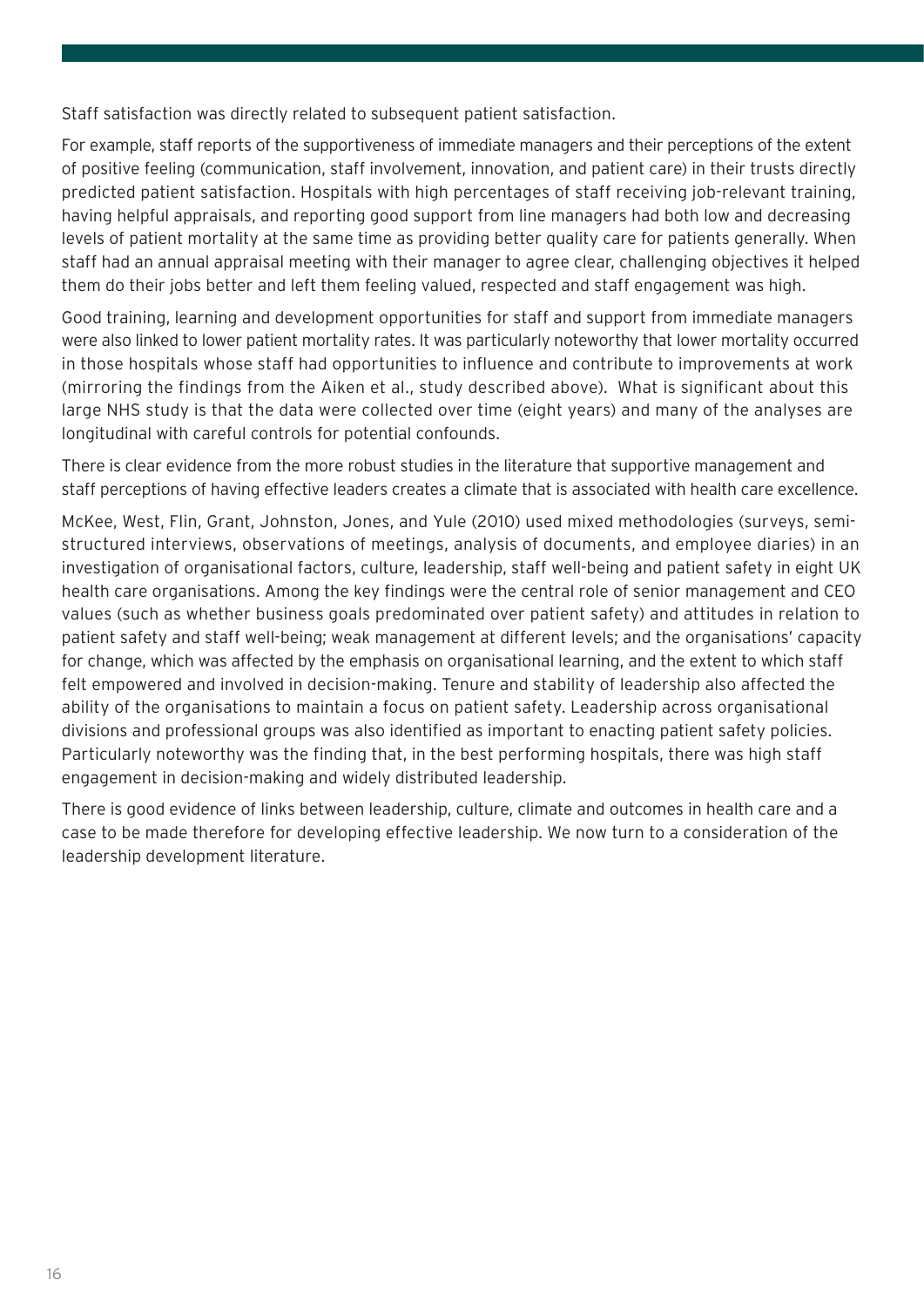### Leader and leadership development

Leader and leadership development are vital for health care, with considerable resources dedicated from budgets always under great pressure. NHS England has invested many tens of millions of pounds through the NHS Leadership Academy in order to increase leadership capabilities across the NHS. Summative figures for local and regional investment are lacking, but estimates are between 20 and 29 per cent of an organisation's training and development budget is dedicated to leadership development (Rivera & Paradise, 2006; Training Industry Report, 2007; O'Leonard & Lamoureux, 2009). With so much money, and so much expected from leader development, an important question is 'to what extent is leader development effective?' Below we review evidence on the effectiveness of different types of interventions to promote leaders' effectiveness, including 360 degree feedback, assessment centres, developmental assignments, job rotation, action learning, mentoring and coaching.

#### Leader development interventions

Multi-Source (360 degree) Feedback via Questionnaire: This method of promoting leadership effectiveness involves the individual and several others with whom they work completing a questionnaire assessing the leader's behaviours and effectiveness. This is sometimes called 360-degree assessment because subordinates, peers and superiors are all asked to assess the individual. How effective is multisource feedback? A number of studies have produced mixed results (Seifert, Yukl & MacDonald, 2003), some suggesting positive effects and others no effects. In a review that took in some 131 studies (not confined to leadership), Kluger and DeNisi (1996) found only a weak positive effect of multi-source feedback on performance. Indeed, in one third of studies the relationship was negative. It may be that, used in conjunction with training or other interventions this approach is useful, but there is no clear evidence for this. Many organisations use instruments with poor psychometric properties, inadequate theoretical grounding and unknown validity. Consultancy organisations are guilty of claiming more for the value of their leadership questionnaires than is justified by a careful examination of the supporting evidence. Within the NHS there is extensive use of such poor instruments at every level, having an undoubted impact on the efficacy of this intervention. Developing a list of those instruments that have demonstrated robust factor structures, based on sound theory and with good concurrent and predictive validity is desirable for the NHS.

Developmental Assessment Centres: Assessment centres, usually spread over two to three days, involve multi-source feedback, in-basket exercises, aptitude tests, interviews, group exercises, writing assignments and intensive reflection processes. There is evidence that such processes do have positive effects on subsequent leader performance (Engelbracht & Fischer, 1995). With such a mix of interventions, it is difficult to know which elements are potent in enabling leadership development and which are redundant. Although they appear to be effective, they are costly and therefore tend to be used only for the most senior executives.

Developmental Assignments: The best way to learn to lead, many argue, is through experience rather than through formal training, so giving potential leaders challenging assignments can be helpful (McCall, Lombardo & Morrison, 1988; McCauley & McCall, 2014). The research evidence and anecdotal reports indicate that much depends on the quality of the assignments and the size of the assignment challenge. The greater the variety of tasks, in general, the better the learning that people derive. Moreover, the better and more timely the feedback, the more effective learning from assignments is. The importance of providing support is clear – simply dropping people into deep water can be detrimental rather than helpful to leader development.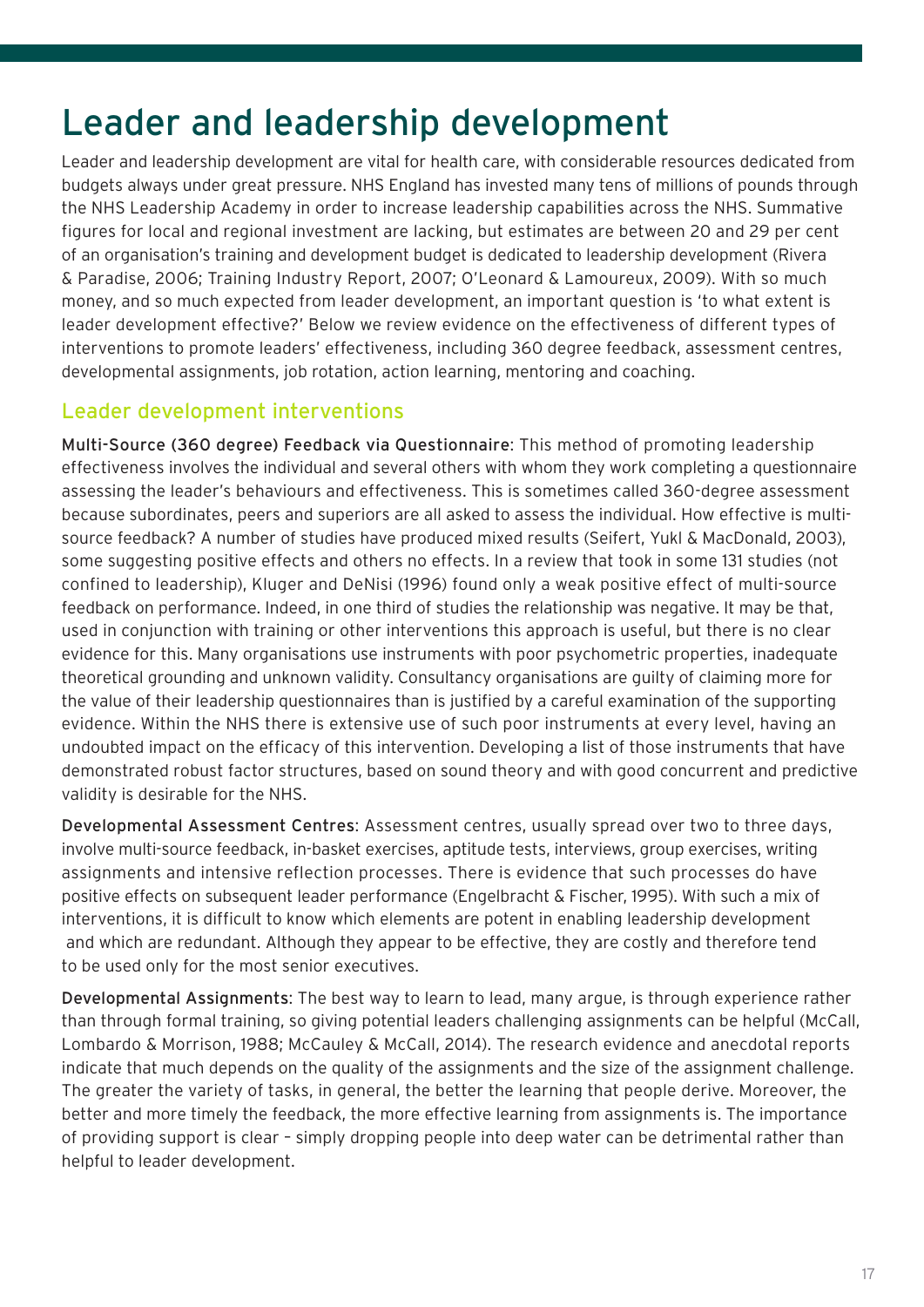Job Rotation: Job rotation is a system of encouraging leadership development by assigning people to multiple jobs within the organisation in a short space of time. Managers are usually encouraged to work in up to five or six different jobs over periods usually up to two years. Overall, there is little research evidence to support the value of this method of encouraging leader development simply because there have been too few studies to provide a clear picture.

Action Learning: Action learning groups are formed of individuals who meet together regularly while working on a specific project in their work areas or organisations. They meet under the guidance of a facilitator to set objectives, review progress, problem solve and share experiences. By working in such a group, motivation is increased and there is a strong sense of mutual support. There is some evidence that this works best when a whole team works together. Very few published studies have evaluated outcomes, however. Prideaux and Ford (1988a,b) reported positive outcomes, but these were based only on retrospective self-reported benefits. Much depends on how the groups are set up, the training of the facilitator and the development of appropriate group processes to support learning. All of these tend to be highly variable.

Mentoring: Mentoring refers to situations where an experienced manager works with a less experienced individual to support their leadership development. The evidence suggests that mentoring is useful, but there is little to suggest it leads to increased leadership effectiveness. It is notable that women tend to experience more difficulty in finding a suitable mentor within organisations than men.

Executive Coaching: It is mainly senior leaders and managers in organisations whose development needs are provided by executive coaches. The coach is usually a high-level (often retired) manager or specialist (such as an occupational psychologist). The purpose of coaching is to help the individual learn new skills, handle difficult problems, manage conflicts or learn to work effectively across boundaries. There has been only limited research so far examining the effectiveness of coaching, but what there is has been favourable (De Haan & Duckworth, 2013). Hall, Otazo and Hollenbeck (1999) reported on a study of 75 people from six companies for whom executive coaching was helpful. However, this study was based on self-reports and was retrospective, limiting confidence in the findings. Olivero, Bane and Kopelman (1997) assessed outcomes associated with a three-day training workshop, augmented by eight weeks of executive coaching focused on individual action projects. The results suggested the managers were more productive as a result of the training and these effects were augmented by the coaching; indeed coaching had the stronger effects of the two interventions. A study by Bowles, Cunningham, De La Rosa and Picano (2007) produced similarly positive results. A careful review suggests that there are clear benefits from coaching but most studies are flawed so solid evidence for effectiveness in predicting team and organisational performance outcomes is still lacking (De Haan and Duckworth, 2013). Again, much depends on the quality of coach training, clarity of structure and processes of coaching, the underlying theoretical model, supervision of coaches and clarity about overall purpose. Huge amounts of NHS money are spent on coaching but we have little evidence to indicate the return on this investment.

Above we have presented some evidence on the value of specific interventions to improve leader effectiveness in health care, whether or not they are delivered as part of multi-faceted programmes. We now go on to consider leader and leadership development in general in health care integrating both the academic and grey literatures in this review.

#### Leader development in health care

Broadly, the research literature shows that there is no best way to develop leaders; good leader development is context sensitive (Hartley, Martin, & Benington, 2008). Most frequently, this development is based on an analysis of the development needs of an individual leader, linked to a formal or informal gap analysis between desired capacity to lead, and the leader's actual capacity to do so.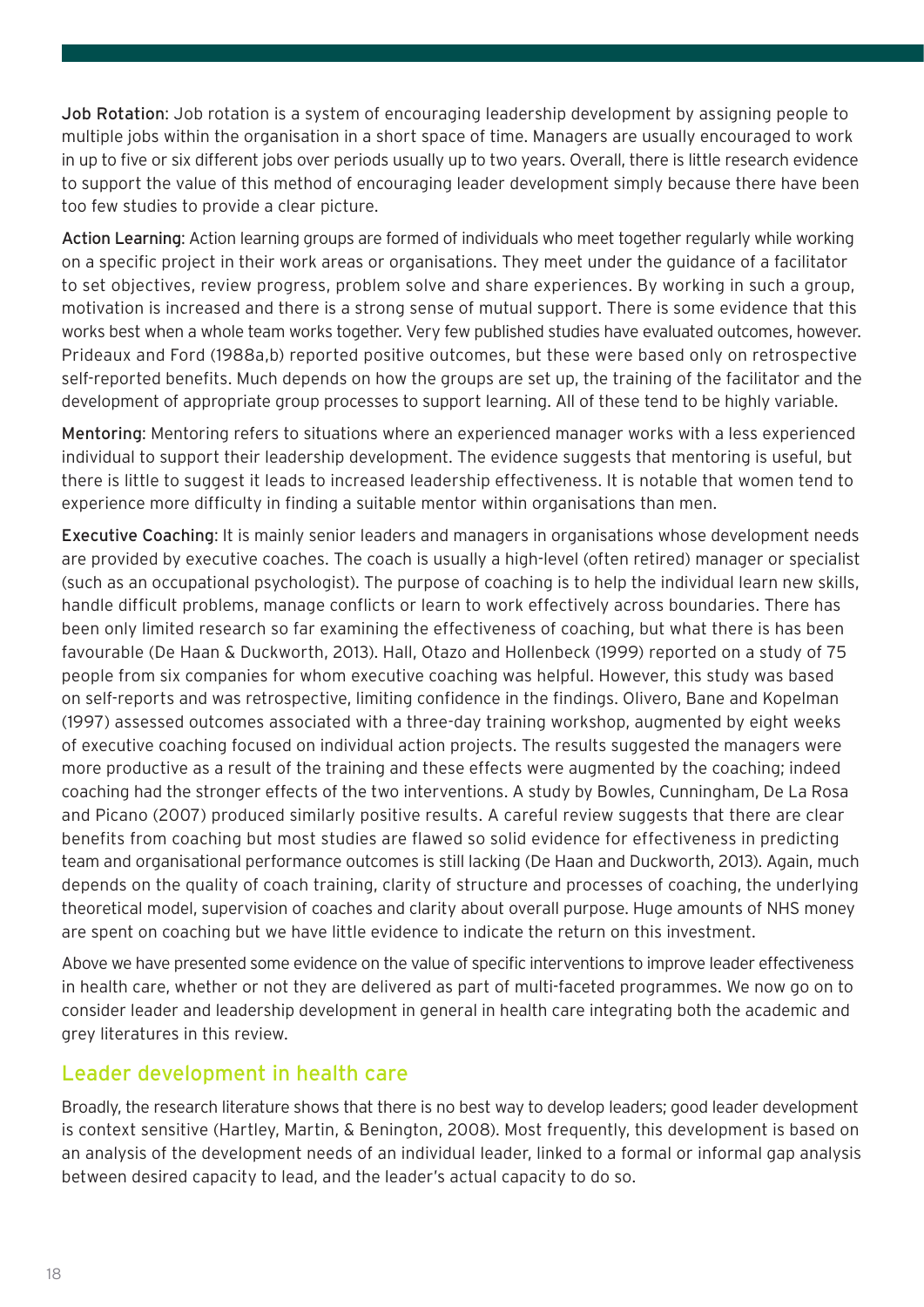One approach relies on the definition of leadership competencies. Numerous competency frameworks, competency libraries and assessments are available off-the-shelf and organisations have been using them for many years to map the leadership competencies required for the success of their organisations (Gentry & Leslie, 2007). Leadership competencies can be seen as the result of a leader's experience, wisdom and ability to perform effectively on leadership tasks that are presented to them in an organisational context, and which have cognitive, behavioural, emotional, and meta-level components (McClelland, 1973). The NHS competency orientation derives from the multiple and overlapping competency frameworks and career structures developed over recent years (British Association of Medical Managers, 2004; NHS Institute for Innovation and Improvement and Academy of Medical Royal Colleges, 2010; NHS Leadership Academy, 2011 and 2013). A wide range of programmes based on these competency models have been delivered (including those offered by the NHS Leadership Centre between 2001 and 2006; the NHS Institute for Innovation and Improvement from 2007 to 2012; and currently the NHS Leadership Academy).

This national focus on leadership in the NHS has led to the development of a number of frameworks to support individual leadership development in the NHS and thereby team and organisational development. Their variety is a cause of some confusion. They include the NHS Leadership Framework (NHS Leadership Academy, 2011), which is for all staff in the NHS; the Medical Leadership Competency Framework (NHS Institute for Innovation and Improvement and Academy of Medical Royal Colleges 2010), the Clinical Leadership Competency Framework (NHS Leadership Academy 2011) and the Healthcare Leadership Model (NHS Leadership Academy, 2013). Varied instruments are used to underpin them that have, at best, poor psychometric properties and unclear theoretical underpinnings. Consequently, there is little evidence that their use translates into improved leader effectiveness or evidence about which framework is most appropriate or effective. As we saw above, the research literature does not show that using competency frameworks is demonstrably helpful in enabling leaders to improve their effectiveness.

Evidence of the effectiveness of leader development in healthcare mainly derives from research with medical and other clinical leaders. These populations, due to their non-managerial background and strong technical expertise, are often reluctant or ill-prepared to take up leadership positions and thus require high levels of support compared with leaders in other organisations (Curtis, de Vries & Sheerin, 2011; Heller, Denkard, Esposito-Heer, Romano, Tom, Valentine, 2004; Levenson, Atkinson & Shepherd, 2010; McKimm, Rankin, Poole, Swanwick, Barrow, 2009). One-off programmes do not provide the sustained support and continual improvement in leadership training likely to be necessary to ensure impact on key outcomes, such as quality of care.

Examples of more successful programmes from within the NHS include the Royal College of Nursing Clinical Leadership Programme (CLP), which has been offered since 1995 and exported as a toolkit to other countries (including Belgium, Australia, Singapore and Switzerland). Large, Macleod, Cunningham and Kitson (2005) and Martin, McCormack, Fitzsimons and Spirig (2012) found that the CLP in England and in Switzerland was successful in improving nurses' transformational leadership competencies. There is no evidence of benefits to patient care, however.

Several studies in the grey literature have identified the benefits of leadership development for individuals but again not in terms of patient care or other organisational outcomes. Stoll and Foster-Turner (2010) found that those participating in the NHS London 'Darzi' Fellowships in Clinical Leadership Programme, reported a 'mind-shift in their self-understanding, confidence and knowledge of leadership'. The Health Foundation programmes led to self-reported benefits for participants and a review noted the importance of supportive environments for transferring and applying skills both while on and after the programme (Walmsley & Miller, 2008). This theme was echoed in a study by Bagnall (2012) who interviewed 27 junior doctors pursuing leadership roles in health care. The doctors reported multiple barriers in their hospital settings upon completion of their leadership programme, including a lack of appreciation for their new skill set. A later review of The Health Foundation's portfolio of leader development courses suggested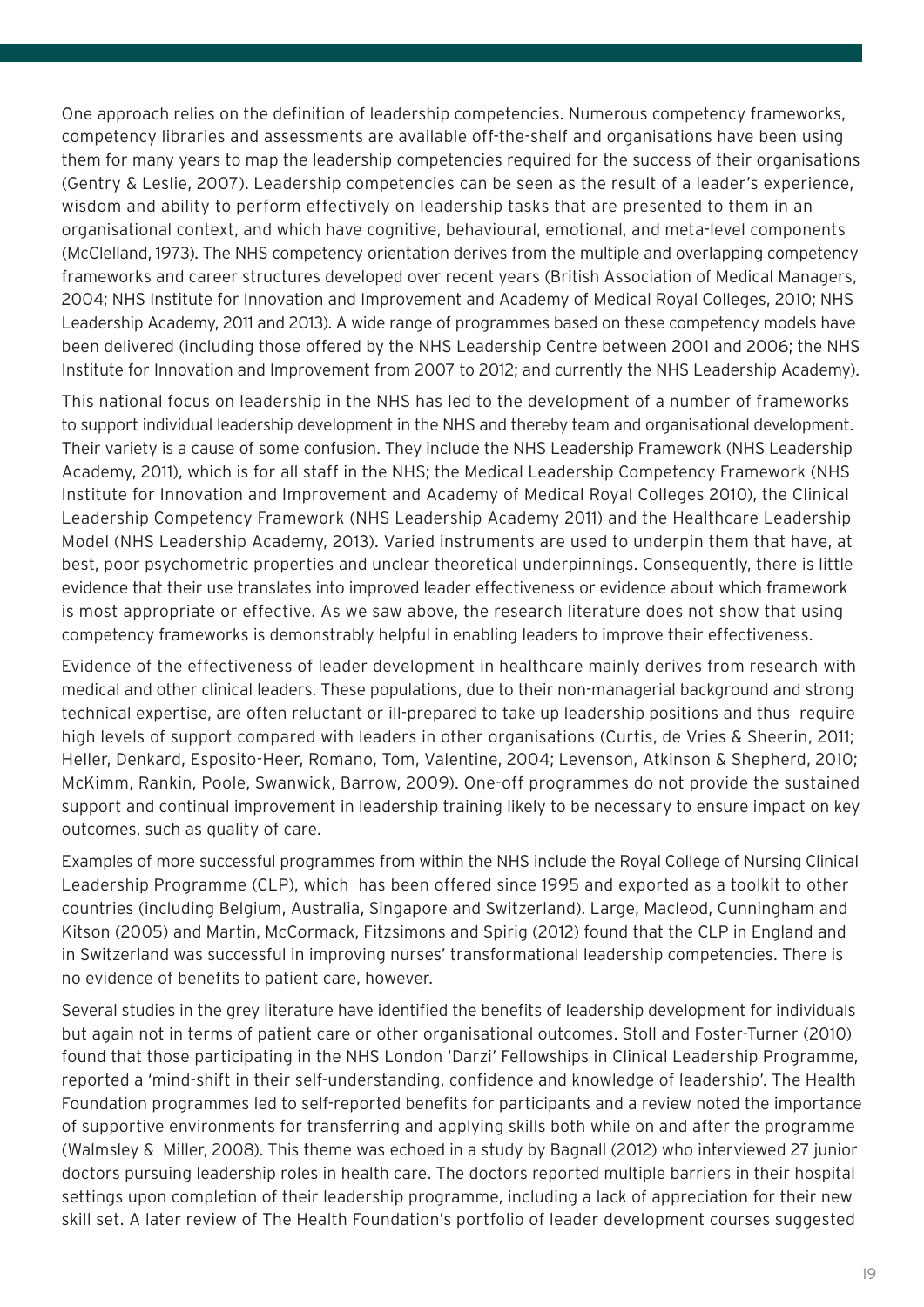that leadership development is helpful in enabling organisational improvement in healthcare (Hardacre, Cragg, Shapiro, Spurgeon & Flanagan, 2011).

In a review of nine studies of nurse leader development, all suggested a positive impact of such training on nurses' leadership behaviour and competencies (Cummings et al, 2008). Similarly, Janes (2008) and Williamson (2009) report qualitative evidence for the impact of a nurse leadership programme in changing behaviours and attitudes. However, not all such training is successful. An evaluation of a Canadian nurse leader programme showed no improvement in self-perceptions; only data from the nurses' (untrained) peers and supervisors endorsed the training's effectiveness (Tourangeau, Lemonde, Luba, Dakers, Alksnis, 2003). Similarly, the portfolio of standardised programmes offered by the NHS Leadership Centre, which trained more than 65,000 people, did not always achieve the goals intended (Hewison & Griffiths, 2004).

Other training programmes involve multiple professional groups working together, encouraging a multi-disciplinary perspective on leadership in the NHS, such as the Leadership Challenge programme (Department of Health, 2011). NHS South Central's Lead and Be Led programme provided a foundation of leadership training for all junior managers within the region, increasing participants' understanding of the NHS and how to navigate it successfully, as well as providing a basis for cross-disciplinary and crossdepartmental collaboration and support. More than half of participants also reported organisational impact, such as raised cost-awareness, realisation of cost savings, and improved patient care (Eckert, Champion, Caza & Hoole, 2011).

Benefits of leader development can, however, go beyond the individual level and apply to organisations and patients, if participants can transfer their learning into their workplace and improve quality and efficiency in healthcare. Qualitative evidence from semi-structured interviews with 200 healthcare professionals revealed that leader development was seen as increasing workforce capabilities, enhancing efficiency in education and development, reducing turnover and related costs, and focusing organisational attention on strategic priorities (McAlearney, 2008). Further evidence for this is provided by an evaluation of the NHS Lanarkshire Clinical Leadership programme, which showed that participants reported cognitive learning, changed attitudes and better leadership behaviour (Sutherland and Dodd, 2008). However, most of this research is methodologically weak, largely based on self-reports, cross-sectional and does not control for likely third variable influences.

The patchy nature of the evidence suggests important moderating factors that affect whether and how leadership development interventions lead to improvements in health care team or organisational performance. Among the moderators are the design of programmes, knowledge and skills of facilitators, motivation of trainees, supports in the workplace and processes to facilitate the transfer of training. The following are characteristics of successful programme design (Yukl, 2013):

- Clear learning objectives a limited number of clear objectives to ensure appropriate focus
- Clear, meaningful content meaningful in relation to the objectives of training; periodic summaries of content and models that are simple enough for people to understand, remember and apply
- Appropriate sequencing of content models should be presented before people are exposed to techniques derived from them; material should progress from the simple to the more complex; intervals in training to allow people to practice techniques and digest learning between training sessions
- Appropriate mix of training methods formal lectures, practice sessions, role plays, coaching and experiential exercises can all be used as appropriate to the capacities of learners and the particular skills being taught
- Opportunity for active practice trainees should be asked to restate the principles, try them out in a safe way and then put them into practice in the workplace with an opportunity to review effectiveness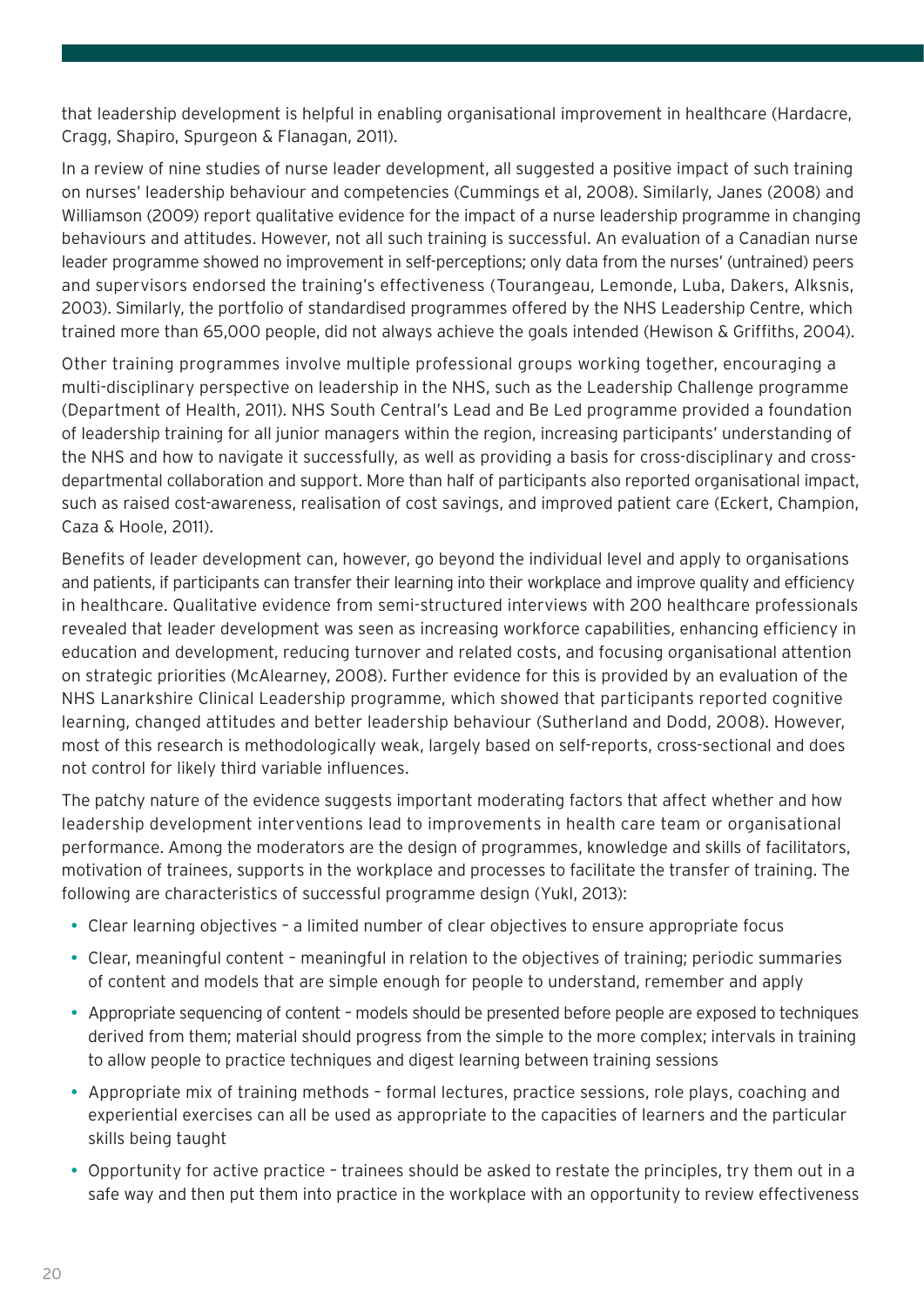- Relevant timely feedback about the success or otherwise of leadership behaviours during the training process
- Promoting the self-confidence of trainees reassurance, praise; by beginning with simple tasks, trainees can experience success before moving onto more complex tasks (eg dealing with poor performance or aggressive behaviours)
- Follow-up activities specific tasks back in organisations with reviews of success and problems (see also Woods & West, 2014).

#### Leadership development in health care

In comparison with the focus on leader development, leadership development – the development of the capacity of groups and organisations for leadership as a shared and collective process – is far less well explored and researched. However, much of the available evidence, particularly in the NHS, highlights the importance of collective leadership (Dickinson et al, 2013; West, Eckert, Steward & Pasmore, 2014) and advocates a balance between individual skill-enhancement and organisational capacity building (Edmondstone, 2011). A collective leadership culture is characterised by shared leadership – by a constantly swirling mix of changes in leadership and followership, dependent on the task at hand or the unfolding situational challenges. Of course, there is still a formal hierarchy with dedicated positions but the ebb and flow of power is situationally dependent on who has the expertise at each moment. Research evidence suggests the value of this, particularly at team level: meta-analyses demonstrate that shared leadership in teams predicts team effectiveness, particularly but not exclusively within health care (Aime, Humphrey, DeRue & Paul, 2014; Carson, Tesluk & Marrone, 2007; D'Innocenzo et al, 2014; Wang et al, 2014).

The need for leadership cooperation across boundaries is not only intra-organisational. Governments, practitioners and policy makers are increasingly agreed that health and social care services must be integrated in order to meet the needs of patients, service users and communities both efficiently and effectively (Ferlie, McGivern, De Moraes, 2010; Huerta, Casebeer & VanderPlaat, 2006; Lemieux-Charles, Cockerill, Chambers, Jaglal, Brazil, Cohen, LeClair, Dalziel & Schulman, 2005; NHS England, 2014). Health care has to be delivered increasingly by an interdependent network of organisations. This requires that leaders work together, spanning organisational boundaries both within and between organisations, prioritising overall patient care rather than the success of their component of it. That means leaders working collectively and building a cooperative, integrative leadership culture – in effect collective leadership at the system level.

While academic traditions have focused on leadership in terms of entities – leaders, followers and shared goals (Bennis, 2007) – the changing nature of health care organisations and increased ambiguity and interconnectedness among organisations require a broader focus. This requires a new orientation to leadership based on collectives, not defined by individual leaders but by the three key leadership outcomes: (1) direction: widespread agreement in a collective (team or organisation) on overall goals, aims, and mission; (2) alignment: the organisation and coordination of knowledge and work in a collective; and (3) commitment: the willingness of members of a collective to subsume their own interests and benefits within the collective interest and benefit (Drath et al, 2008). Viewing leadership in such terms means that the practice of leadership would not only involve leaders, followers and their shared goals but would include the production of direction, alignment, and commitment). Likewise, leadership development would focus on developing direction, alignment and commitment in an organisation or team. This may involve the development of leaders, followers and shared goals, but is not confined to such entities and focuses more on the processes between those entities rather than the entities themselves.

The current emphases in the NHS on empowering clinicians and other front-line staff in terms of their decision-making competencies, also emphasises implicitly the need for collective leadership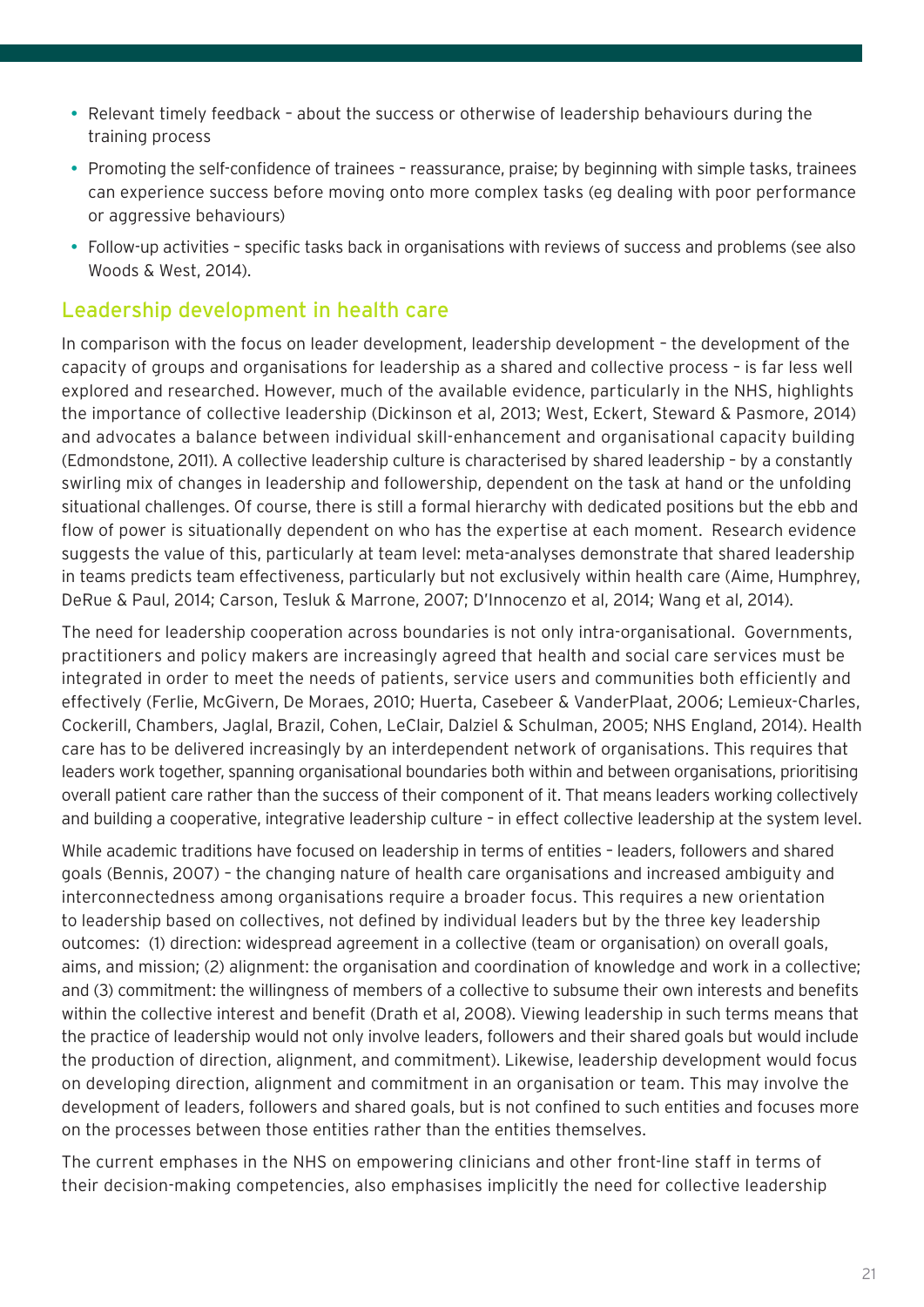that includes a broader practice of leadership by clinicians and other front-line staff, rather than by designated managers alone. The NHS Leadership Framework reflects the basic assumption that acts of leadership can and should come from anybody, not only those in formal positions of authority. Service-line management as advocated by Monitor is an example of leadership becoming more patientcentric and therefore more distributed amongst members of the service-line (Dickinson et al, 2013). Such collective leadership is best achieved by a developmental focus on the collective, rather than on individual leaders alone (because this focus would imply that others in the organisation are designated as non-leaders; a role-designation that runs contrary to the idea of collective leadership). Collective leadership development is often demanded explicitly or implicitly by best-practice recommendations, for example for public services (Northern Leadership Academy, 2007). Organisational leadership development, tailored to the organisation's needs and combining learning activities with practice activities, has been recommended for the NHS over the last decade (eg Bullivant, 2010; Degeling and Carr, 2004; Wood & Gosling., 2003; Hewison & Griffiths, 2004; Willcocks, 2005) and has been the focus implicitly of many development initiatives (Hardacre et al, 2011). However, traditional leader-centric development programmes with tenuous links to organisational outcomes have continued to dominate.

Evaluations of first attempts to introduce collaborative leadership development are relatively small scale, but show the positive impact such programmes can have for individuals to recognise interdependence and opportunities for cross-functional and cross-organisational collaboration (Rouse, 2013). So a priority for further research is to identify practical examples of collective leadership development within the NHS (such as development initiatives aiding an organisation's implementation of service line management) and to evaluate rigorously the outcomes of such interventions not only for the participating managers, but for the organisation as a whole and particularly for patient outcomes.

The implication of this new understanding of leadership is that our approach to leader and leadership development is distorted by a preoccupation with individual leader development (important though it is), often provided by external providers in remote locations. Developing collective leadership for an organisation depends crucially on context and is likely to be best done 'in house', highlighting the important contribution of Organisation Development and not just Leader Development. The leadership of organisations needs to be consistent in terms of leadership styles and behaviours; in developing shared leadership across the organisation; in embodying the vision and values of the organisation; in ensuring shared and consistent approaches to performance management; in practising compassion as a cultural value in all relationships within the organisation; in encouraging, facilitating and rewarding learning, quality improvement and innovation; and in developing team, inter-team and cross-boundary working within and across organisations in health and in social care. In addition, leaders must work together and build cultures where the success of patient care overall is every leader's priority, not just the success of their individual areas of responsibility.

#### National level leadership

National level leadership plays a major role in influencing the cultures of NHS organisations. Numerous reports have called for the various bodies that provide national leadership to develop a single integrated approach, characterised by a consistency of vision, values, processes and demands. The approach of national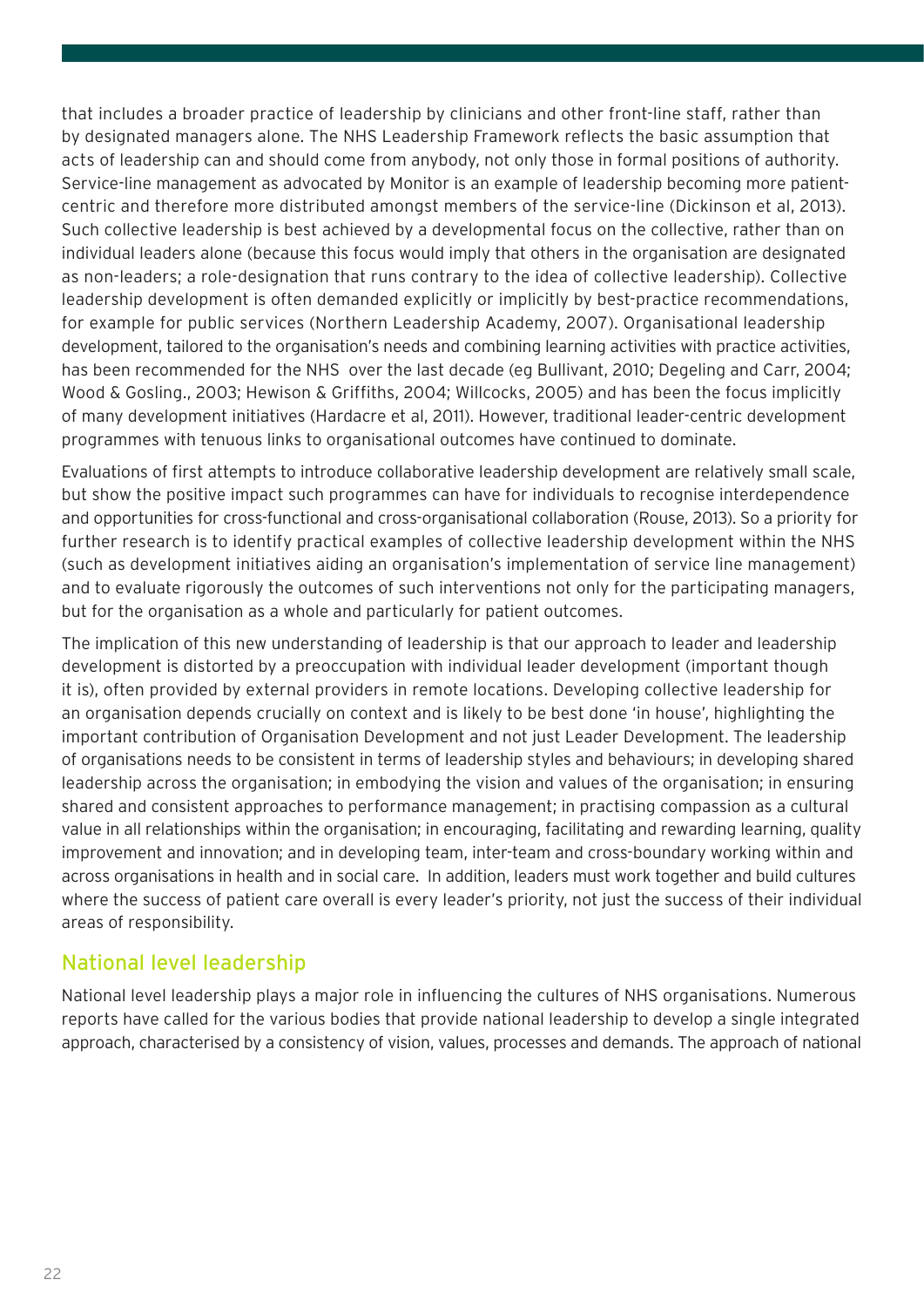leadership bodies is most effective when it is supportive, developmental, appreciative and sustained; when health service organisations are seen as partners in developing health services; and when health service organisations are supported and enabled to deliver ever improving high quality patient care. The cultures of these national organisations should be collective models of leadership and compassion for the entire service.

### Reflections on leader and leadership development in health care

Overall, the evidence for the effectiveness of specific leadership development programmes within the NHS is highly variable and little robust evidence has been accumulated, despite the vast sums spent. Undoubtedly some programmes work for some people some of the time and the need to ensure effective leadership is clear, but evaluating their effectiveness empirically is challenging and demonstrating positive effects on patient outcomes has proved elusive. Leadership interventions in the NHS are diverse: participants face different work challenges and those providing the programmes have varying experience, knowledge and skill. Changes in the surrounding environment produce reactive responses from those providing programmes and often the content of programmes is not theoretically grounded. Health care interventions rely on evidence but leadership interventions in the NHS are often not evidence-based, reflecting more the providers' particular ideological enthusiasms. Evidence-based approaches to leadership development in health care are needed to ensure a return on the huge investments made. It remains true that experience in leadership is demonstrably the most valuable factor in enabling leaders to develop their skills especially when they have appropriate guidance and support. Focusing on how to enhance the learning from experience should be a priority (Day, 2000; Day & Harrison, 2007; McCauley & McCall, 2014).

# **Conclusions**

The key challenge facing all NHS organisations is to nurture cultures that ensure the delivery of continuously improving high quality, safe and compassionate care. Leadership is the most influential factor in shaping organisational culture so ensuring the necessary leadership behaviours, strategies and qualities are developed is fundamental. There is clear evidence of the link between leadership and a range of important outcomes within health services, including patient satisfaction, patient mortality, organisational financial performance, staff well-being, engagement, turnover and absenteeism, and overall quality of care.

The challenges that face health care organisations are too great and too many for leadership to be left to chance, to fads and fashions or to piecemeal approaches. This review suggests that approaches to developing leaders, leadership and leadership strategy can and should be based on robust theory with strong empirical support and evidence of what works in health care. Health care organisations can confidently face the future and deliver the high quality, compassionate care that is their mission by developing and implementing leadership strategies that will deliver the cultures they require to meet the health care needs of the populations they serve.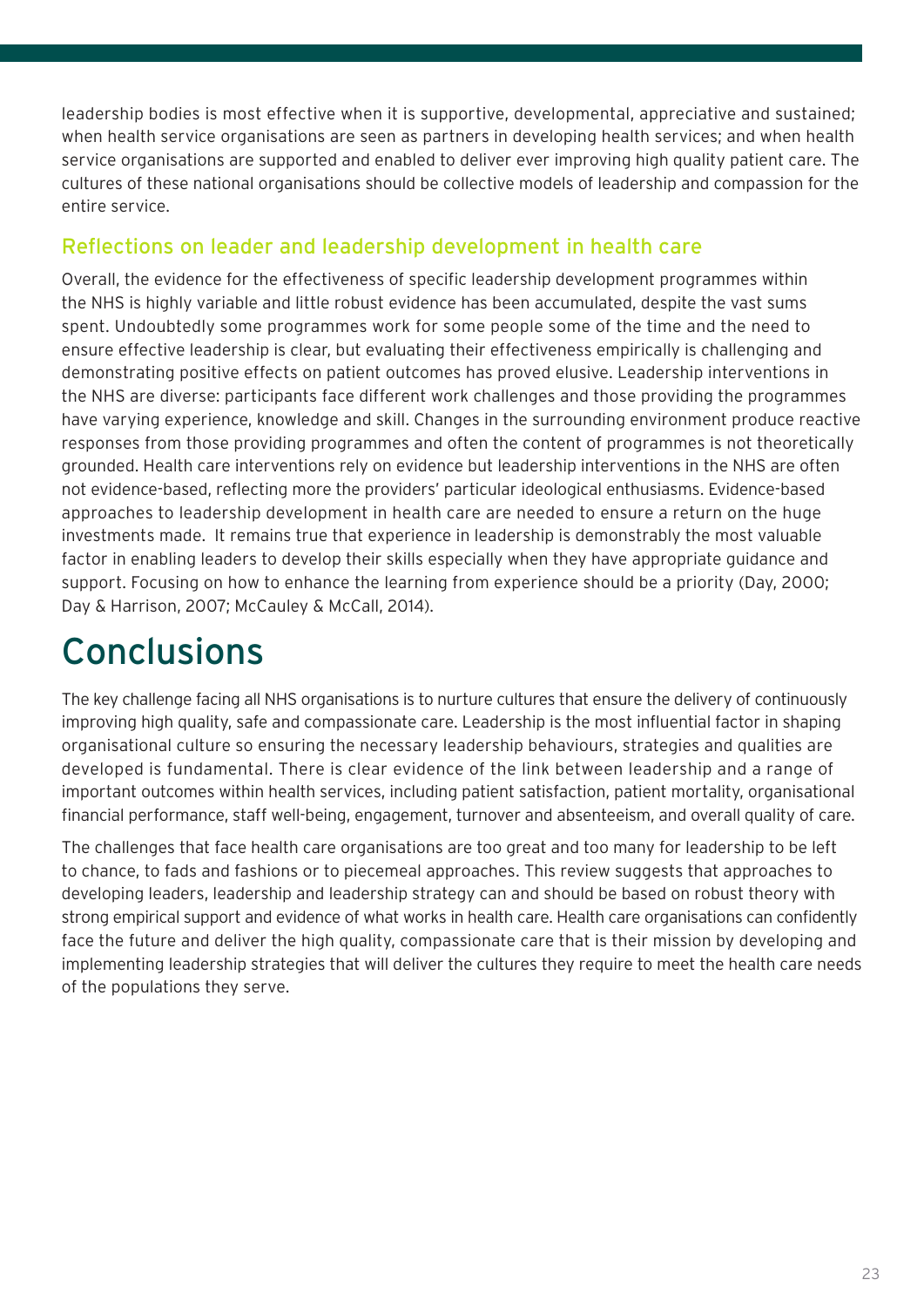### References

AbuAlRub, R. F., & Alghamdi, M. G. (2012). The impact of leadership styles on nurses' satisfaction and intention to stay among Saudi nurses. Journal of Nursing Management, 20 (5), 668–78.

Aiken, L. H., Sloane, D. M., Clarke, S., Poghosyan, L., Cho, E., You, L., Finlayson, M. Kanai-Park, M. & Aungsuroch, Y. (2011). Importance of work environments on hospital outcomes in nine countries. International Journal for Quality in Health Care, 1-8.

Aime, F., Humphrey, S., DeRue, D.S. & Paul, J.B. (2014). The riddle of heterarchy: power transitions in cross-functional teams. Academy of Management Journal, 57 (2), 327-52.

Akerjordet, K., & Severinsson, E. (2010). The state of the science of emotional intelligence related to nursing leadership: an integrative review. Journal of Nursing Management, 18 (4), 363–82.

Alimo-Metcalfe, B., & Alban-Metcalfe, R. J. (2001). The development of a new Transformational Leadership Questionnaire. Journal of Occupational and Organizational Psychology, 74 (1), 1–27.

Apekey, T. A., McSorley, G., Tilling, M., & Siriwardena, A. N. (2011). Room for improvement? Leadership, innovation culture and uptake of quality improvement methods in general practice. Journal of Evaluation in Clinical Practice, 17 (2), 311–8.

Avolio B.J. & Gardner W.L. (2005) Authentic leadership development: getting to the root of positive forms of leadership. The Leadership Quarterly, 16 (3), 315–338.

Bagnall, P. (2012). Facilitators and barriers to leadership and quality improvement: The King's Fund Junior Doctor Project. London: The King's Fund.

Bass, M. B. & Avolio, B. J. (1994). Transformational leadership and organizational culture. Public Administration Quarterly, 114-121.

Bennis, W. G. (2007). The challenges of leadership in the modern world: An introduction to the special issue. American Psychologist, 62 (1), 2-5.

Berwick, D. (2013) A promise to learn - a commitment to act: Improving the Safety of Patients in England. London: Department of Health

Bezrukova, K., Thatcher, S. M. B., Jehn, K. A., Spell, C. S. (2012) The effects of alignments: Examining group faultlines, organizational cultures, and performance. Journal of Applied Psychology, 97 (1), 77-92.

Bowles, S., Cunningham, C. J.L., De La Rosa, G. M., & Picano, J. (2007). Coaching leaders in middle and executive management: goals, performance, buy-in. Leadership and Organisation Development Journal, 28, 388–408.

Boyatzis, R. (1982) The competent manager: A model for effective performance. New York: Wiley.

Brady Germain, P., & Cummings, G. G. (2010). The influence of nursing leadership on nurse performance: a systematic literature review. Journal of Nursing Management, 18 (4), 425–39.

British Association of Medical Managers (2004) Making Sense - a career structure for medical management. Stockport: The British Association of Medical Managers

Bullivant, J. (Ed.) (2010). Developing boards and senior teams: the how to do it guide. UK: GGI.

Carson, J. B., Tesluk, P. E., & Marrone, J. A. (2007). Shared leadership in teams: An investigation of antecedent conditions and performance. Academy of Management Journal, 50, 1217-1234.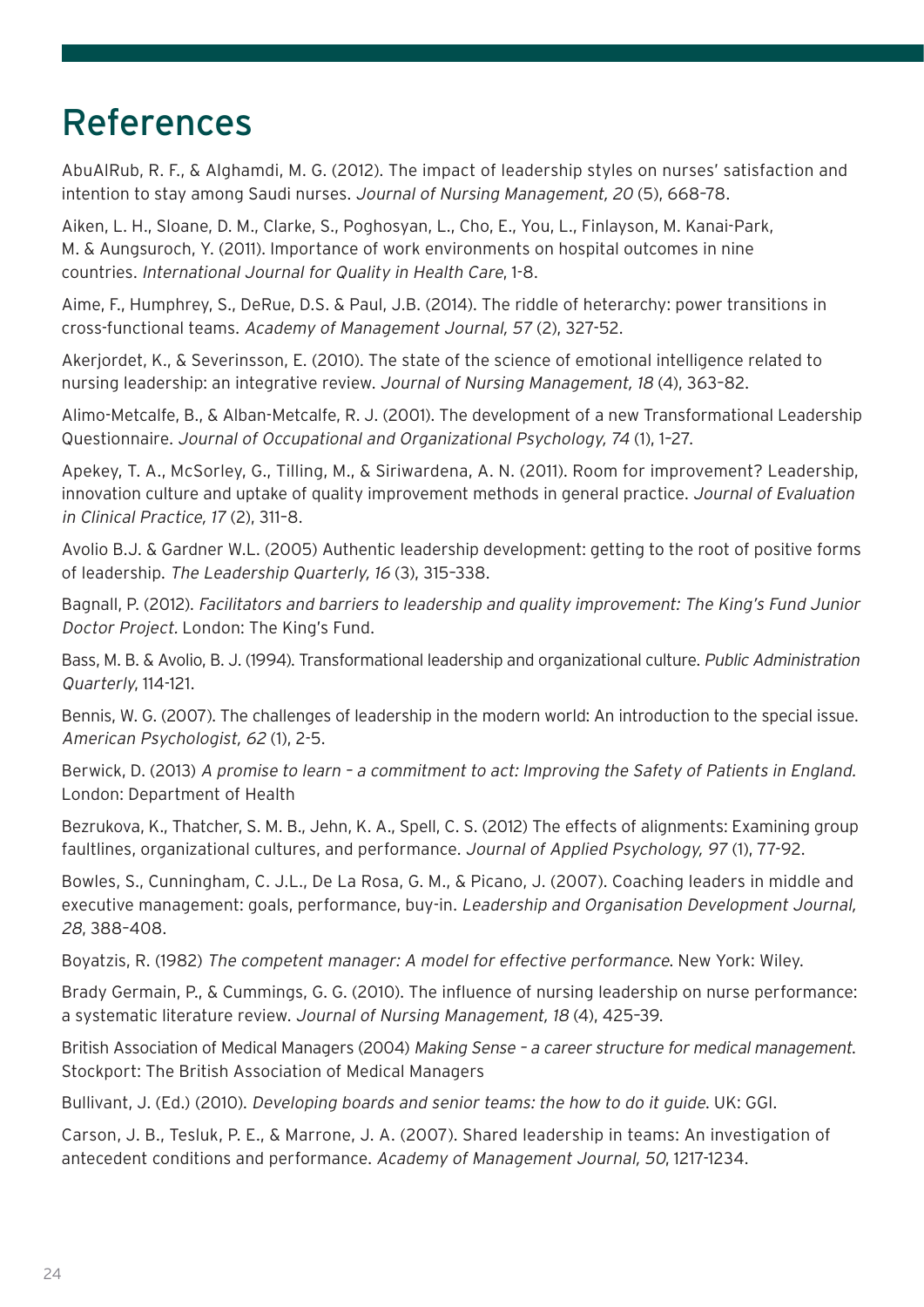Chambers, N., Pryce, A., Li, Y., & Poljsak, P. (2011). Spot the difference: A study of boards of high performing organisations in the NHS. Manchester. Retrieved from https://research.mbs.ac.uk/hsi/Portals/0/docs/ Spot\_the\_difference\_boards\_of\_high\_performing\_organisations\_July\_2011.pdf

Cummings, G., Lee, H., MacGregor, T., Paul, L., Stafford, E., Davey, M., and Wong, C., (2008). Factors contributing to nursing leadership: a systematic review. Journal of Health Services Research and Policy, 13 (4), pp. 240-248.

Curtis, E.A., de Vries, J., & Sheerin, F.K. (2011). Developing leadership in nursing: exploring core factors. British Journal of Nursing, 20 (5), 306-309.

D'Innocenzo, L., Mathieu, J. E. & Kukenberger, M. R. (2014). A meta-analysis of different forms of shared leadership – team performance relations. Journal of Management, 1-28.

Davies, H. T. O., Mannion, R., Jacobs, R., Powell, a E., & Marshall, M. N. (2007). Exploring the relationship between senior management team culture and hospital performance. Medical Care Research and Review, 64 (1), 46–65.

Dawson, J.F., West, M.A., Admasachew, L. & Topakas, A. (2011), NHS Staff Management and Health Service Quality: Results from the NHS Staff Survey and related data. London: Department of Health.

Day, D. V. (2000). Leadership development: A review in context. Leadership Quarterly, 11, 581-613.

Day, D. V., & Harrison, M. M. (2007). A multilevel, identity-based approach to leadership development. Human Resource Management Review, 17, 360 –373.

De Haan, E. & Duckworth, A. (2013). Signalling a new trend in coaching outcome research. International Coaching Psychology Review, 8 (1), 6–20.

Degeling, P. & Carr, A. (2004). Leadership for the systemization of health care: the unaddressed issue in health care reform. Journal of Health Organization and Management, 18 (6), 399-414.

Department of Health (2011). National Allied Health Professional Leadership Challenge. London.

Dickinson, H., Ham, C., Snelling, I., & Spurgeon, P. (2013). Are we there yet? Models of medical leadership and their effectiveness: An exploratory study. Retrieved from http://www.netscc.ac.uk/hsdr/files/ project/SDO\_FR\_08-1808-236\_V07.pdf

Dixon-Woods, M., Baker, R., Charles, K., Dawson, J., Jerzembek, G., Martin, G., McCarthy, I., McKee, L., Minion, J., Ozieranski, P., Willars, J., Wilkie, P., and West, M. (2014). Culture and behaviour in the English National Health Service: overview of lessons from a large multimethod study. BMJ Quality and Safety, 23 (2), 106-115.

Drath, W. H., McCauley, C. D., Palus, C. J., Van Velsor, E., O'Connor, P. M. G., and McGuire, J. B. (2008). Direction, alignment, commitment: Toward a more integrative ontology of leadership. The Leadership Quarterly, 19 (6), 635–653.

Eckert, R.H., Champion, H., Caza, B.B. & Hoole, E. (2011, May). The value of perspective-taking in medical professionals. Presented at the 23rd conference of the European Association of Work and Organizational Psychology; Maastricht, Netherlands.

Edmonstone J. (2011). Developing leaders and leadership in healthcare: A case for rebalancing? Leadership in Health Services, 24, 8-18.

Engelbrecht, A. S., & Fischer, A. H. (1995). The managerial performance implications of a developmental assessment center process. Human Relations, 48 (4), 387-404.

Ferlie, E., McGivern, G. & De Moraes, A. (2010). Developing a Public Interest School of Management. British Journal of Management, 21, no. SUPPL. 1, s60 - s70.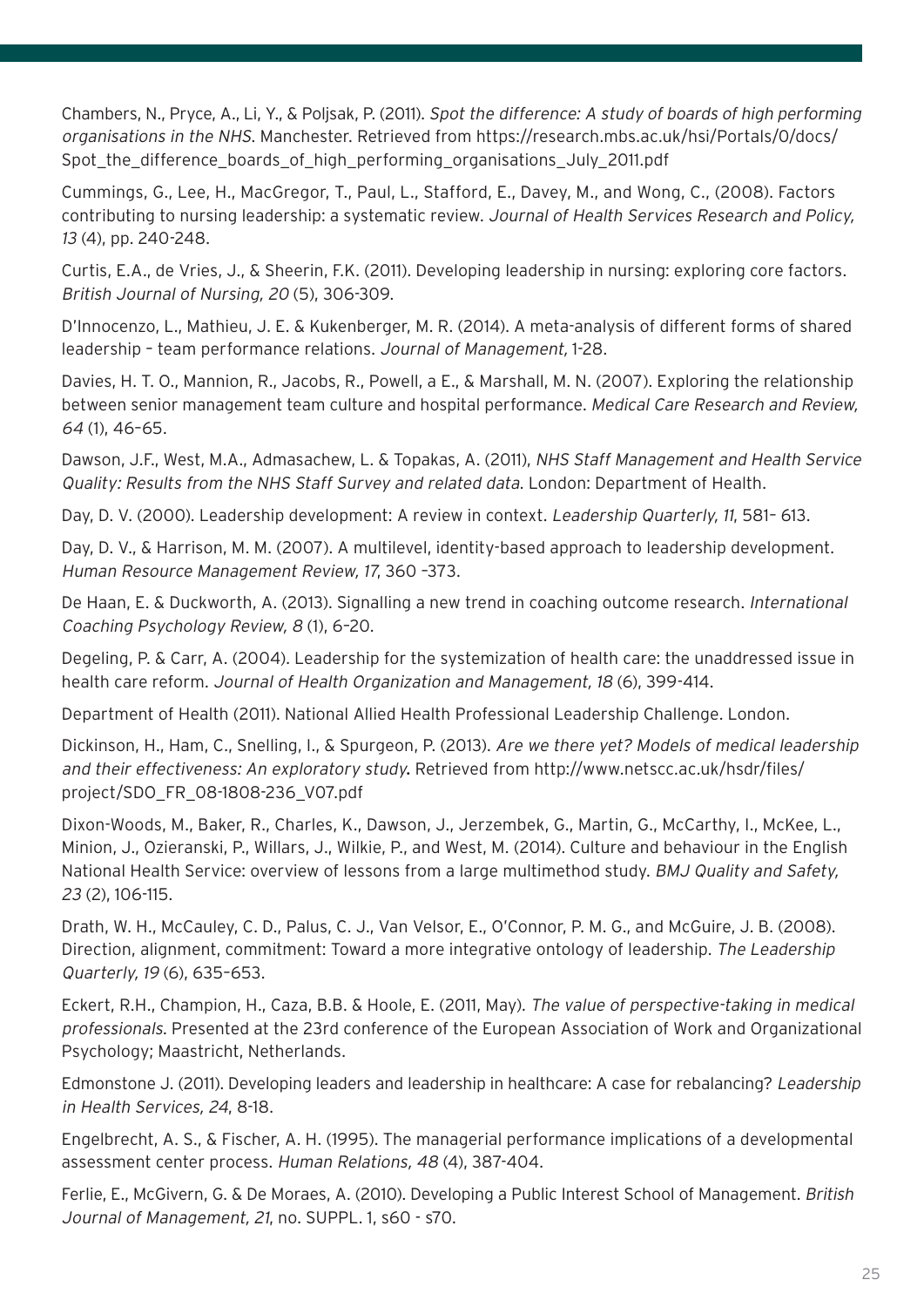Gentry, W. A., & Leslie, J. B. (2007). Competencies for Leadership Development: What's Hot and What's Not When Assessing Leadership-Implications for Organization Development. Organization Development Journal, 25 (1), 37-46.

Gerowitz, M. B., Lemieux-Charles, L., Heginbothan, C., & Johnson, B. (1996). Top management culture and performance in Canadian, UK and US hospitals. Health Services Management Research, 9 (2), 69-78.

Gilmartin, M. J., & D'Aunno, T. A. (2007). Leadership Research in Healthcare: A Review and Roadmap. The Academy of Management Annals, 1 (1), 387-438.

Goleman, D. (1995). Emotional intelligence. New York: Bantam.

Goodall, A. (2001). Physician-leaders and hospital performance: is there an association? The Institute for the Study of Labor (IZA) IZA Discussion Paper ; 5830 (July 2011) Bonn: IZA.

Hall, D.T., Otazo, K.L. and Hollenbeck, G.P. (1999). Behind closed doors: what really happens in executive coaching, Organizational Dynamics, 27 (3), 39-53.

Ham, C. (2014). Reforming the NHS from within. Beyond hierarchy, inspection and markets, Kings Fund, London.

Hamilton, P., Spurgeon, P., Clark, J., Dent, J.; Armit, K. (2008). Engaging Doctors: Can doctors influence organisational performance? Coventry: NHS Institute for Innovation and Improvement. Retrieved from http://www.institute.nhs.uk/images//documents/BuildingCapability/Medical\_Leadership/49794\_ Engaging\_Doctors.pdf

Hardacre, J., Cragg, R., Shapiro, J., Spurgeon, P., & Flanagan, H. (2011). What's leadership got to do with it? London: The Health Foundation.

Hartley, J., Martin, J., & Benington, J. (2008). Leadership in Healthcare: a review of the literature for health care professionals, managers and researchers. SDO. Retrieved from http://www.netscc.ac.uk/ hsdr/files/project/SDO\_FR\_08-1601-148\_V01.pdf

Hartmann, C. W., Meterko, M., Rosen, A. K., Zhao, S., Shokeen, P., Singer, S., & Gaba, D. M. (2009). Relationship of hospital organizational culture to patient safety climate in the Veterans Health Administration. Medical Care Research and Review, 66 (3), 320-338.

Heller, B.R., Denkard, K., Esposito-Herr, M.B., Romano, C., Tom, S., & Valentine, N. (2004). Educating nurses for leadership roles. Journal of Continuing Education in Nursing, 35 (5), 203-210.

Hewison, A., & Griffiths., M. (2004). Leadership development in healthcare: A word of caution. Journal of Health Organization and Management, 18 (6), 464-473.

Huerta, T.R., Casebeer, A. and VanderPlaat, M. (2006). Using networks to enhance health services delivery: perspectives, paradoxes and propositions, Healthcare Papers, 7 (2), 10-27.

Janes, G. (2008). Improving services through leadership development. Nursing Times, 104 (13), 1–8.

Jiang, H. J., Lockee, C., Bass, K., & Fraser, I. (2008). Board oversight of quality: any differences in process of care and mortality? Journal of Healthcare Management, 54 (1), 15-29.

Katrinli, A., Atabay, G., Gunay, G., & Guneri, B. (2008). Leader–member exchange, organizational identification and the mediating role of job involvement for nurses. Journal of Advanced Nursing, 64 (4), 354-362.

Kim, Y. & Newby-Bennett, D. (2012). The Role of Leadership in Learning Culture and Patient Safety. International Journal of Organization Theory and Behavior, 15 (1), 151–175.

Kluger, A. N., & DeNisi, A. (1996). The effects of feedback interventions on performance: a historical review, a meta-analysis, and a preliminary feedback intervention theory. Psychological Bulletin, 119 (2), 254.

Kouzes, J. M., & Posner, B. Z. (2006). The leadership challenge (Vol. 3). John Wiley & Sons.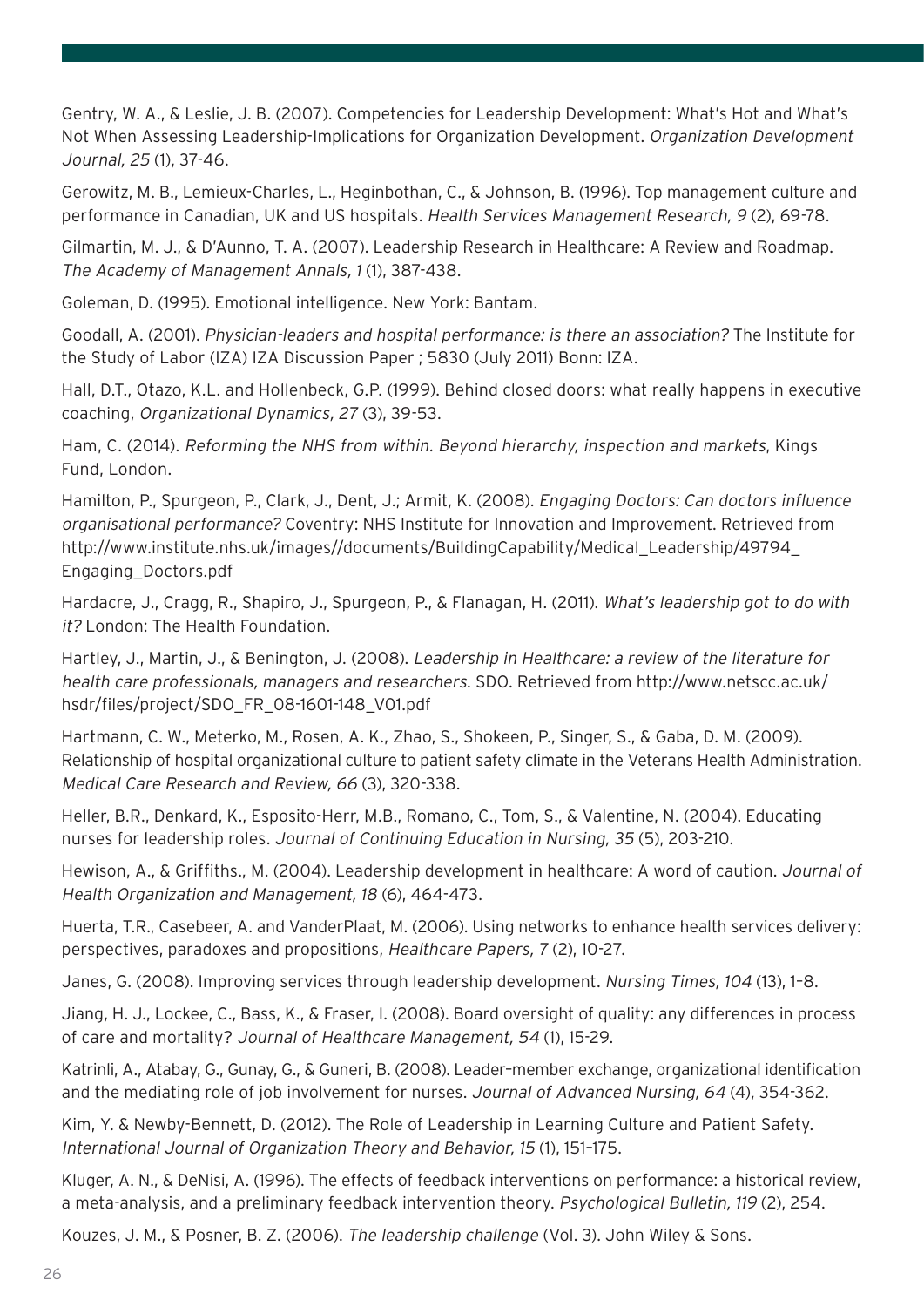Kvist, T., Mantynen, R., Turunen, H., Partanen, P., Miettinen, M., Wolf, G. A., & Vehvilainen-Julkunen, K. A. T. R. I. (2013). How magnetic are Finnish hospitals measured by transformational leadership and empirical quality outcomes? Journal of Nursing Management, 21 (1), 152-164.

Large, S., Macleod, A., Cunningham, G., & Kitson, A. (2005). A Multiple Case Study Evaluation of the RCN Clinical Leadership Programme in England. RCN Institute: London.

Lemieux-Charles, L., Cockerill, R., Chambers, L.W., Jaglal, S., Brazil, K., Cohen, C., LeClair, K., Dalziel, B., and Schulman, B. (2005), Evaluating the effectiveness of community-based dementia networks: The Dementia Care Networks' Study, The Gerontologist, 45 (4), 456-64.

Levenson, R., Atkinson, S., & Shepherd, S. (2010). The 21st Century Doctor: Understanding the doctors of tomorrow. Retrieved from http://www.kingsfund.org.uk/publications/articles/21st-century-doctorunderstanding-doctors-tomorrow.

Lyubovnikova, J., West, M. A. , Dawson, J. F., & Carter, M. R. (in press). 24-Karat or fool's gold? Consequences of real team and co-acting group membership in healthcare organizations. European Journal of Work and Organizational Psychology.

Martin, J. S., McCormack, B., Fitzsimons, D., & Spirig, R. (2012). Evaluation of a clinical leadership programme for nurse leaders. Journal of Nursing Management, 20 (1), 72-80.

McAlearney, A. S., Garman, A. N., Song, P. H., McHugh, M., Robbins, J., & Harrison, M. I. (2011). Highperformance work systems in health care management, part 2: qualitative evidence from five case studies. Health Care Management Review, 36 (3), 214–26.

McAlearney, A.S. (2008). Using leadership development programs to improve quality and efficiency in healthcare. Journal of Healthcare Management, 53 (5), 319-331.

McCall, M. W., Lombardo, M. M., & Morrison, A. M. (1988). The lessons of experience: How executives develop on the job. Lexington, MA: Lexington Books.

McCauley, C.D. & McCall, M.W. (2014) Using experience to develop leadership talent: How organizations leverage on-the-job development. San Francisco: Jossey-Bass.

McClelland, D. (1973). Testing for competence rather than intelligence. American Psychologist, 28, 1-14.

McFadden, K. L., Henagan, S. C., & Gowen, C. R. (2009). The patient safety chain: Transformational leadership's effect on patient safety culture, initiatives, and outcomes. Journal of Operations Management, 27 (5), 390–404.

McKee, L., West, M. A., Flin, R., Grant, A., Johnston, D., Jones, M. & Yule, S. (2010). Understanding the dynamics of organisational culture change: Creating safe places for patients and staff. Report SDO/92/2005. London, UK: NIHR SDO.

McKimm, J., Rankin, D., Poole, P., Swanwick, T., & Barrow, M. (2009). Developing medical leadership: a comparative review of approaches in the UK and New Zealand. The International Journal of Leadership in Public Services. 5 (3), 10-23.

Meterko, M., Mohr, D. C., & Young, G. J. (2004). Teamwork culture and patient satisfaction in hospitals. Medical Care, 42, 492-498.

Munir, F., Nielsen, K., Garde, H., Albertsen, K., & Carneiro, G. (2012). Mediating the effects of work-life conflict between transformational leadership and health-care workers' job satisfaction and psychological wellbeing. Journal of Nursing Management, 20 (4), 512.

Nagel, C. & Andenoro, A.C. (2012). Healing leadership: The serving leader's impact on patient outcomes in a clinical environment. Journal of Healthcare Leadership, 4, 25-31.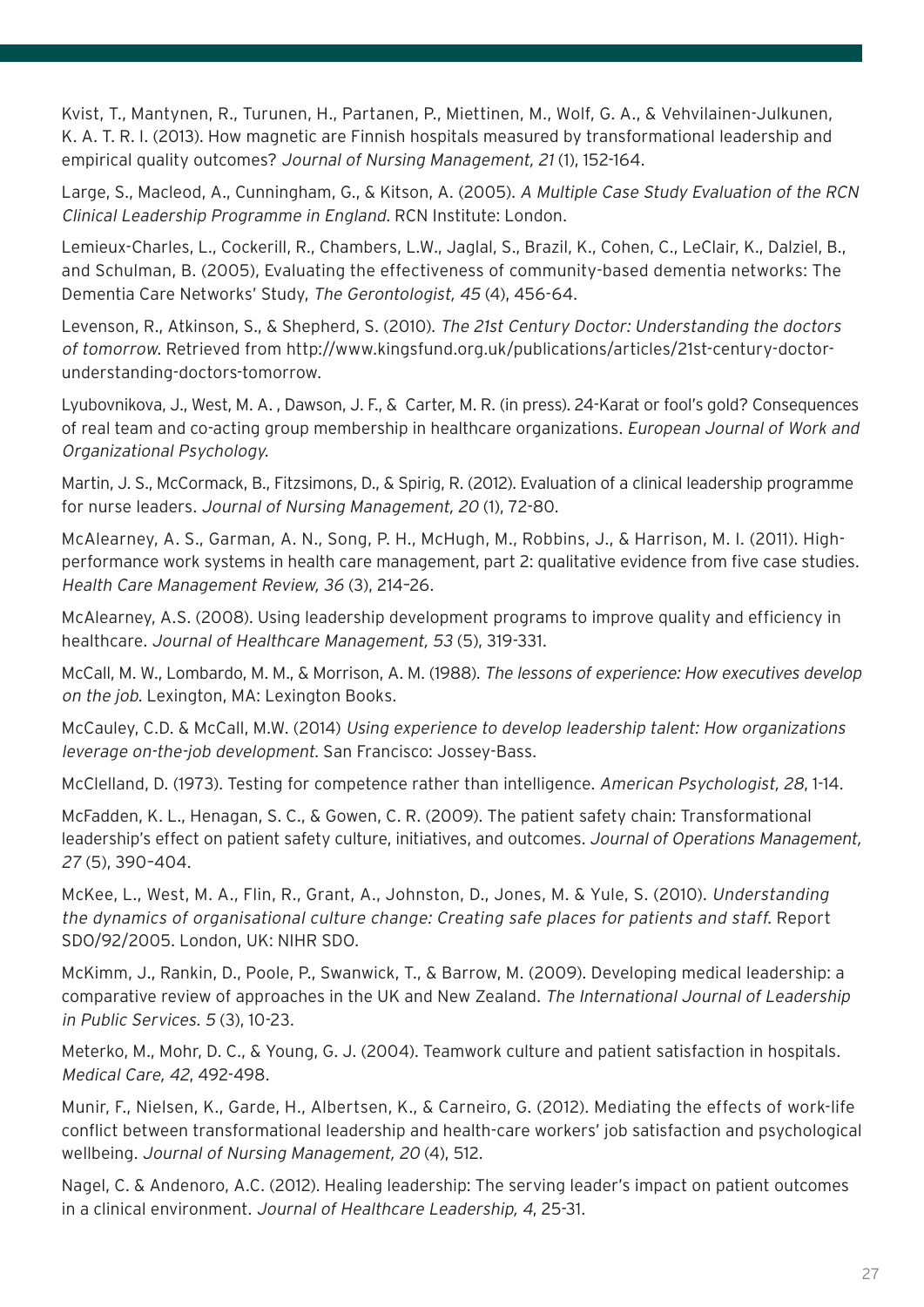NHS England (2014) Five Year Forward View; NHS England: Leeds. Retrieved from: http://www.england. nhs.uk/ourwork/futurenhs/

NHS Institute for Innovation and Improvement and Academy of Medical Royal Colleges (2010). Medical Leadership Competency Framework (3rd ed.). London: NHS Institute for Innovation and Improvement. Retrieved from http://www.aomrc.org.uk/projects/enhancing-engagement-in-medical-leadership.html

NHS Leadership Academy (2011). Clinical Leadership Competency Framework. Coventry: NHS Leadership Academy. Retrieved from http://f83228ff16749aa0604d-61084f2d7be782b2eed4113cd4910e9c.r40.cf3. rackcdn.com/wp-content/uploads/2012/11/NHSLeadership-Leadership-Framework-Clinical-Leadership-Competency-Framework-CLCF.pdf

NHS Leadership Academy (2011) NHS Leadership Framework. Leeds: NHS Leadership Academy.

NHS Leadership Academy (2013). The Healthcare Leadership Model. Leeds: NHS Leadership Academy.

Northern Leadership Academy (2007). How to develop leadership in the Public Sector – What works for organisational effectiveness. Lancaster. Retrieved from http://www.cihm.leeds.ac.uk/document\_ downloads/nla\_design\_principles\_for\_public\_sector\_april\_07.pdf

O'Leonard, K. & Lamoreaux, K. (2009). Leadership development factbook 2009 – benchmarks and analysis of leadership development spending, staffing and programs, Bersin & Associates (on-line), available at: http://www.bersin.com/Practice/Detail.aspx?id=103311667

Olivero, G., Bane, D. and Kopelman, R.E. (1997) Executive coaching as a transfer of training tool: effects on productivity in a public agency. Public Personnel Management, 26, 461-70.

Øvretveit, J., Bate,, P., Cleary, P., Cretin, S., Gustafson, D., McInnes, K., McLeod, H., Molfenter, T., Plsek, P., Robert, G., Shortell, S., & Wilson, T. (2002). Quality collaboratives: lessons from research Quality and Safety in Health Care, 11, 345-351. doi:10.1136/qhc.11.4.345

Plsek, P., & Wilson, T. (2001). Complexity Science: Complexity, Leadership, and Management in Healthcare Organisations. British Medical Journal, 323, 746–749.

Preuss, G. A. (2003). High performance work systems and organizational outcomes: The mediating role of information quality. Industrial and Labor Relations Review, 56, 590–605.

Prideaux, G., & Ford, J. (1988a). Management development: Competencies, contracts, teams, and workbased learning. Journal of Management Development, 7 (3), 13-21.

Prideaux, G., & Ford, J. (1988b). Management development: Competencies, contracts, teams, and workbased learning. Journal of Management Development, 7 (1), 56-68.

Quinn, R. E., & Rohrbaugh, J. (1983). A spatial mode of effectiveness criteria: Towards a competing values approach to organizational analysis. Management Science, 29, 363–377.

Rivera, R. J., & Paradise, A. (2006). State of the industry in leading enterprises: ASTD's annual review of trends in workplace learning and performance. Alexandria, VA: American Society for Training & Development.

Rouse, J. (2013). Leadership for Empowered and Healthy Communities Programme Evaluation. London: Nef consulting.

Schneider, B. & Barbera K.M. (eds.) (2014) The Oxford Handbook of Organisational Climate and Culture. Oxford: Oxford University Press.

Seifert, C. F., Yukl, G., & McDonald, R. A. (2003). Effects of multisource feedback and a feedback facilitator on the influence behavior of managers toward subordinates. Journal of Applied Psychology, 88, 561–569.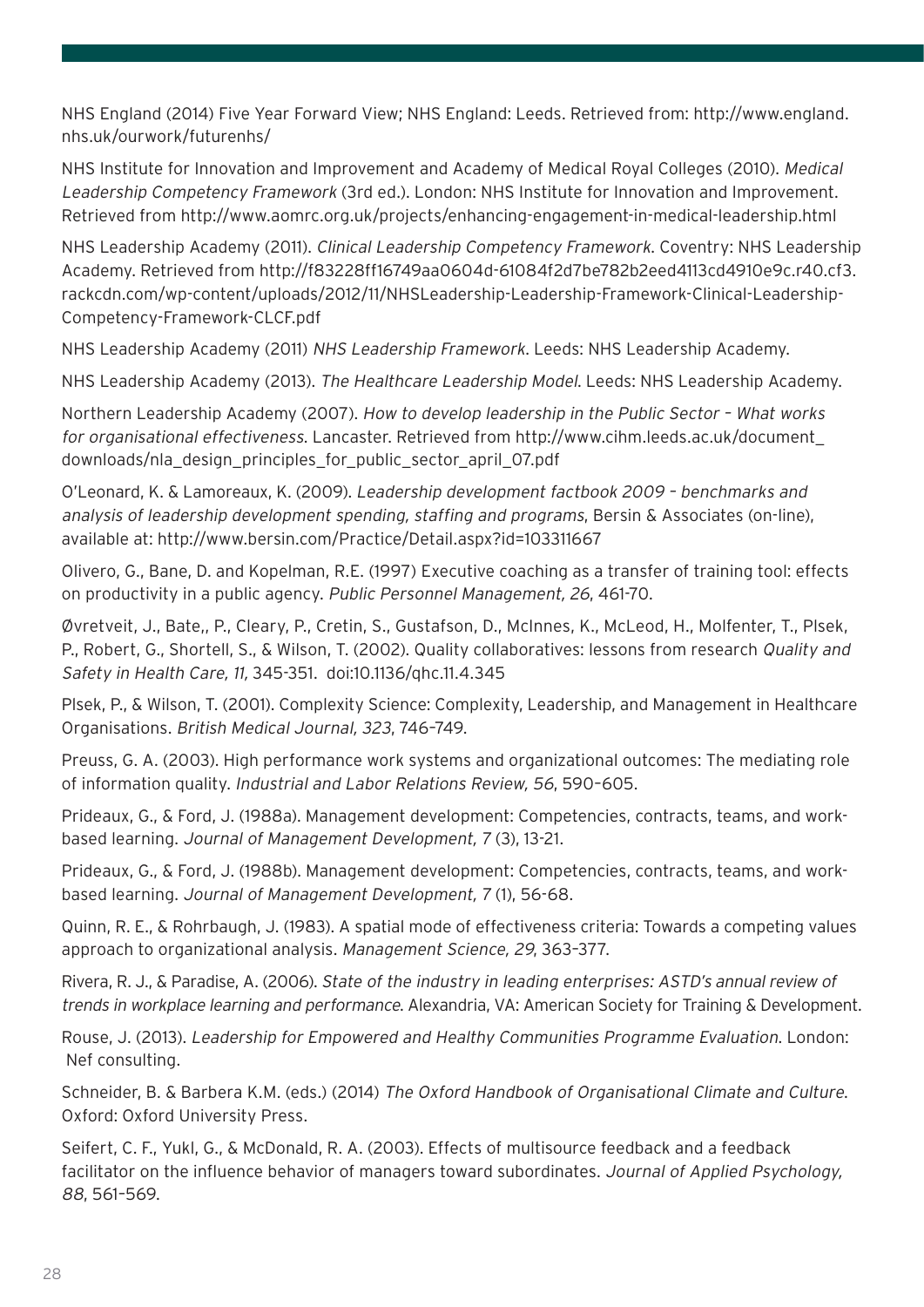Shipton, H., Armstrong, C., West, M. and Dawson, J. (2008), The impact of leadership and quality climate on hospital performance. International Journal for Quality in Health Care, 20 (6), 439-445.

Stoll, L. & Foster-Turner, J. (2010) Mind shift: an evaluation of the NHS London 'Darzi' Fellowships in Clinical Leadership programme. London: London Deanery.

Sutherland, A. M., & Dodd, F. (2008). NHS Lanarkshire's leadership development program's impact on clinical practice. International Journal of Healthcare Quality Assurance, 21, 569- 584.

Tourangeau, A.E., Lemonde, M., Luba, M., Dakers, D., & Alksnis, C. (2003). Evaluation of a leadership development intervention. Canadian Journal of Nursing Leadership, 16, 91-104.

Training Industry Report. (2007, November/December). Training. Retrieved from http://www.managesmarter. com/managesmarter/images/pdfs/trg\_20071101\_industry.pdf

Van Bogaert, P., Clarke, S., Roelant, E., Meulemans, H., & Van de Heyning, P. (2010). Impacts of unit-level nurse practice environment and burnout on nurse-reported outcomes: a multilevel modelling approach. Journal of Clinical Nursing, 19, (11-12), 1664–74.

Van Bogaert, P., Timmermans, O., Weeks, S. M., van Heusden, D., Wouters, K., & Franck, E. (2014). Nursing unit teams matter: Impact of unit-level nurse practice environment, nurse work characteristics, and burnout on nurse reported job outcomes, and quality of care, and patient adverse events-A cross-sectional survey. International Journal of Nursing Studies, 51 (8), 1123-34.

Veronesi, G., Kirkpatrick, I., & Vallascas, F. (2012). Clinicians In Management: Does It Make A Difference? Leeds University Business School. Retrieved from http://www.cihm.leeds.ac.uk/new/wp-content/ uploads/2012/05/Clinicians-and-Boards.pdf

Walmsley, J., and Miller, K. (2008). A review of The Health Foundation's Leadership Programme 2003–07. Retrieved from http://www.health.org.uk/public/cms/75/76/313/556/A review of the Health Foundation's Leadership Programme.pdf?realName=wQOTpX.pdf

Wang, D., Waldman, D. A., & Zhang, Z. (2014). A meta-analysis of shared leadership and team effectiveness. Journal of Applied Psychology, 99 (2), 181.

Weber, D. (2010). Transformational leadership and staff retention: an evidence review with implications for healthcare systems. Nursing Administration Quarterly, 34 (3), 246-258.

West, M. & Lyubovnikova, J. (2012) Real teams or pseudo teams? The changing landscape needs a better map. Industrial and Organizational Psychology: Perspectives on Science and Practice, 5 (1), 25-28.

West, M. A. (2012). Effective Teamwork: Practical Lessons from Organizational Research (3rd ed.). Oxford: Blackwell Publishing.

West, M. A., & Anderson, N. (1992). Innovation, Cultural-Values, and the Management of Change in British Hospitals. Work and Stress, 6 (3), 293-310.

West, M. A., Borrill, C. S., Dawson, J. F., Brodbeck, F., Shapiro, D. A., Haward, B. (2003). Leadership clarity and team innovation in healthcare. Leadership Quarterly, 14, 393-410.

West, M. A., Dawson, J. F., Admasachew, L., & Topakas, A. (2011). NHS staff management and health service quality: Results from the NHS Staff Survey and related data. Report to the Department of Health. Retrieved from http://www.dh.gov.uk/health/2011/08/nhs-staff-management/

West, M. A., Guthrie, J. P., Dawson, J. R., Borrill, C. S., & Carter, M. (2006). Reducing patient mortality in hospitals: The role of human resource management. Journal of Organizational Behaviour, 27, 983-1002.

West, M.A. (2013). Creating a culture of high-quality care in health services. Global Economics and Management Review, 18 (2), 40-44.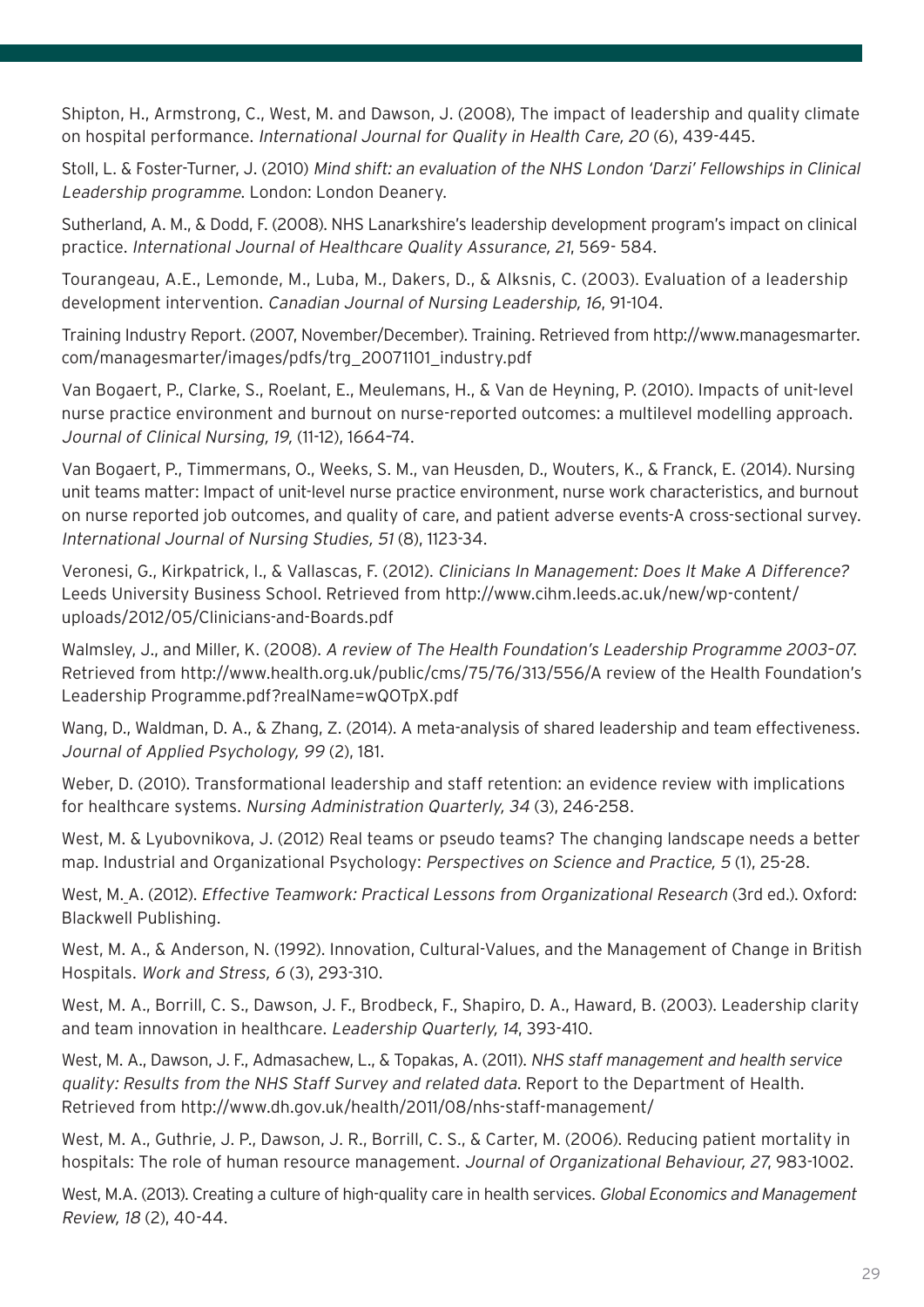West, M.A., Eckert, R., Steward, K. and Pasmore, B. (2014) Developing collective leadership for healthcare. London: The King's Fund.

West, M. A., Lyubovnikova, J., Eckert, R., & Denis, J.L. (2014) Collective leadership for cultures of high quality health care. Journal of Organizational Effectiveness: People and Performance, 1, 240 – 260.

West, M.A., Topakas, A., and Dawson, J.F. (2014). Climate and culture for health care performance. In B. Schneider and K. M. Barbera (eds.), The Oxford Handbook of Organisational Climate and Culture. (pp. 335- 359). Oxford: Oxford University Press.

Willcocks, S. (2005). Doctors and leadership in the UK National Health Service. Clinicians in Management, 13, 11-21.

Williamson, C. (2009). Using life coaching techniques to enhance leadership skills in nursing. Nursing Times, 105 (8), 20–3.

Wong, C. A, & Laschinger, H. K. S. (2013). Authentic leadership, performance, and job satisfaction: the mediating role of empowerment. Journal of Advanced Nursing, 69 (4), 947–59.

Wong, C. A, Laschinger, H. K., S. & Cummings, G. G. (2010). Authentic leadership and nurses' voice behaviour and perceptions of care quality. Journal of Nursing Management, 18 (8), 889–900.

Wong, C. A. & Giallonardo, L.M. (2013). Authentic leadership and nurse-assessed adverse patient outcomes. Journal of Nursing Management, 21 (5), 740–52.

Wong, C. A., & Cummings, G. G. (2007). The relationship between nursing leadership and patient outcomes: a systematic review. Journal of Nursing Management, 15 (5), 508–21.

Wong, C. A., Cummings, G. G., & Ducharme, L. (2013). The relationship between nursing leadership and patient outcomes: a systematic review update. Journal of Nursing Management, 21 (5), 709–24.

Wood, M. & Gosling, J. (2003) Is the NHS Leadership Qualities Framework missing the wood for the trees? University of Exeter, Centre for Leadership Studies, Working paper 1. Retrieved from http://businessschool.exeter.ac.uk/documents/discussion\_papers/cls/WP1.pdf

Woods, S. & West, M. A. (2014) The Psychology of Work and Organisations. (2nd ed.). London: Cengage Publishing.

Yukl, S. (2013). Leadership in Organizations (8th ed.). England: Pearson Education Limited.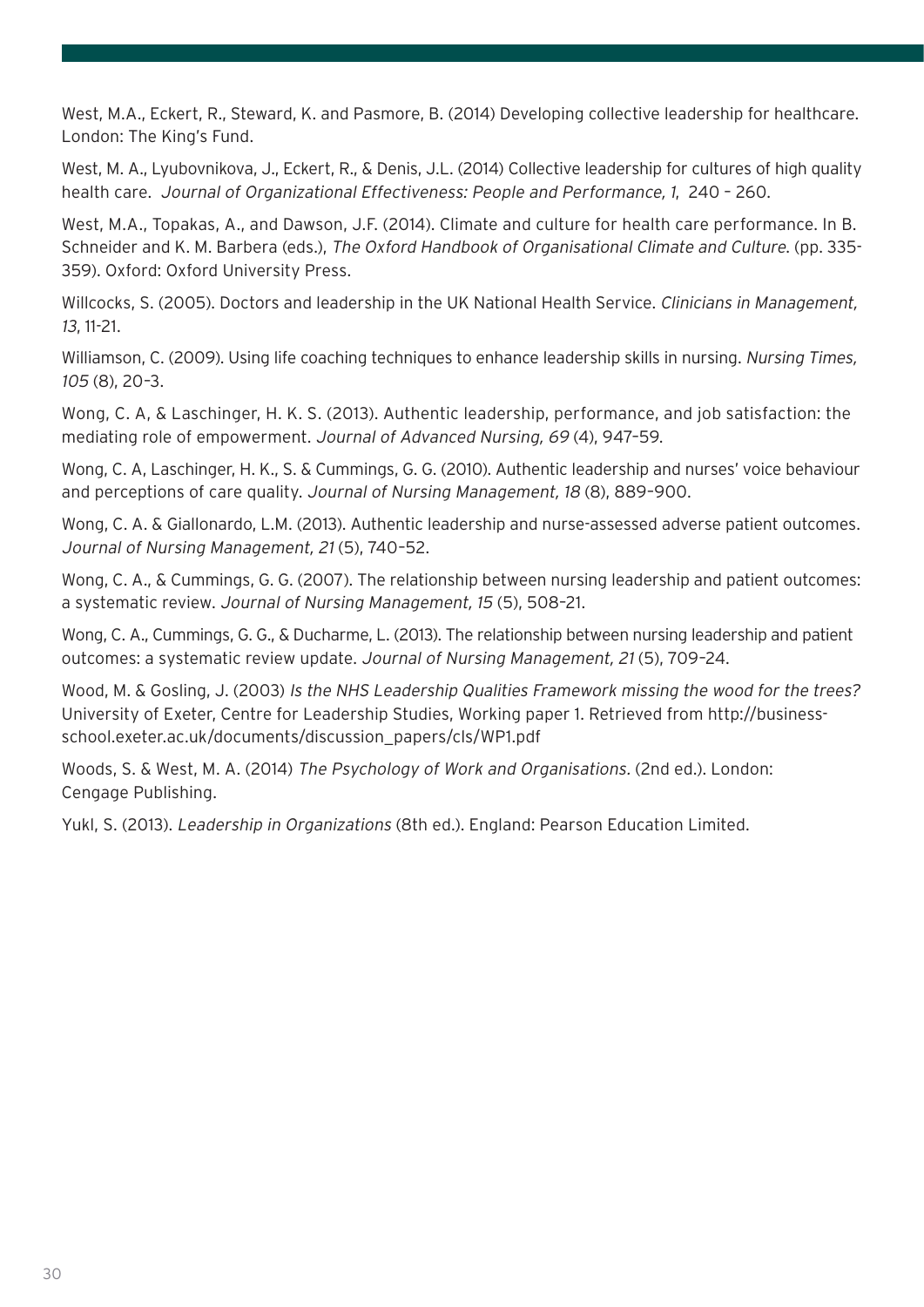## Appendix: Review methods

Previous reviews of research into leadership in health care have been limited in the knowledge they have offered, due to the poor quality of much research on leadership in health care. Compared to the broader literature on leadership in organisations, the huge volume of publications on health care leadership research offers little added knowledge. Often, this is because the research has not been theoretically based and research designs tend to be of poor quality. Applied research is based on very small sample sizes or specific settings. Consequently, the generalisable knowledge that can be gleaned from leadership research in health care is limited and reviews have reflected this. Here we proposed to review research into leadership in health care in the context of the wider leadership research literature. By and large, we suggest, the wider research literature is highly relevant to health care and we should draw on it to advance our understanding of leadership in health care specifically.

A literature review was conducted across a large number of databases: Business Source Complete (EBSCO), ABI/INFORM Complete (Proquest), Web of Science, Cochrane Library, PsycArticles (via Proquest), Scopus, JSTOR, PubMed, British Nursing Index (BNI), CINAHL (Cumulative Index to Nursing and Allied Health Literature), Health Business Elite, and HMIC. The search terms were limited to articles published in the last 10 years, in English, and peer-reviewed and the search was structured (details of the search terms are available from the authors). A separate review was conducted which looked at the grey literature and trade press. The databases used for this search were PubMed, British Nursing Index (BNI), CINAHL (Cumulative Index to Nursing and Allied Health Literature), Health Business Elite, and HMIC. This search was done from 2003 to 2013. Further details of process, coding and filtering are available from the authors.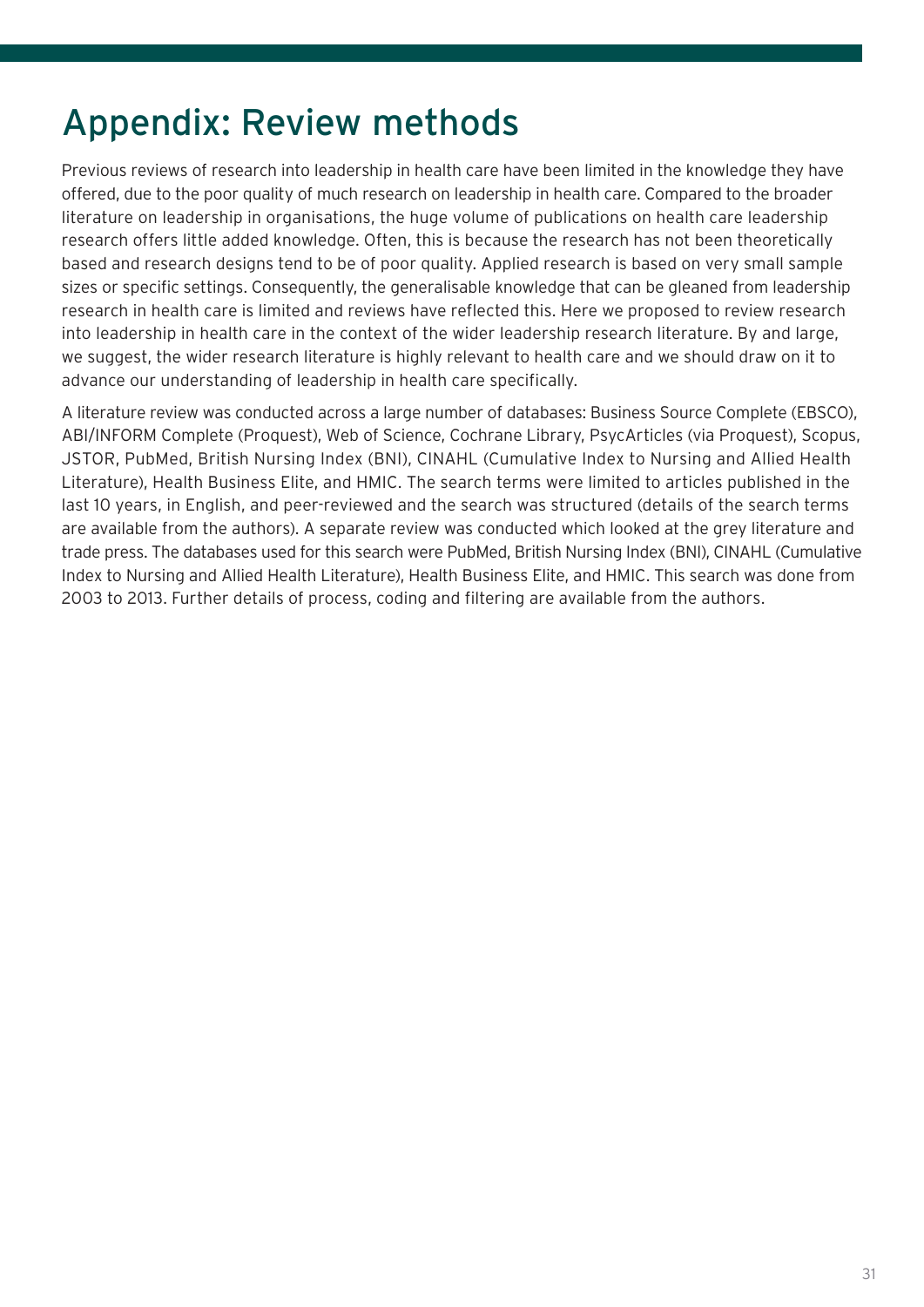### Published by

The Faculty of Medical Leadership and Management with The King's Fund and the Center for Creative Leadership.

The Faculty of Medical Leadership and Management

2nd Floor, 6 St Andrews Place, London NW1 4LB

Tel: 020 3075 1471

Email: enquiries@fmlm.ac.uk

The Faculty of Medical Leadership and Management (FMLM) supports the delivery of better healthcare outcomes for patients in the UK by developing and promoting excellence in medical leadership and management through networks, resources and career opportunities for doctors of all grades and specialties.

FMLM has launched the leadership and management standards for medical professionals and supports a diverse and dynamic membership community and is the UK professional home for doctors and dentists who are both current and aspiring medical leaders and managers.

For more information or to download further copies of this review please visit www.fmlm.ac.uk

#### Twitter.com/FMLM\_UK

#### The King's Fund

11 – 13 Cavendish Square, London W1G 0AN

Tel: 020 7307 2400

#### Registered charity: 1126980

The King's Fund is an independent charity working to improve health and health care in England. We help to shape policy and practise through research and analysis; develop individuals, teams and organisations; promote understanding of the health and social care system; and bring people together to learn, share knowledge and debate. Our vision is that the best possible care is available to all.

For more information please visit www.kingsfund.org

Twitter.com/TheKingsFund

The Center for Creative Leadership - EMEA

Rue Neerveld 101 – 103 Neerveldstraat, B-1200 Brussels, Belgium

Tel: +32 (0) 2 679 09 10

Fax: +32 (0) 2 673 63 06

#### Email: ccl.emea@ccl.org

The Center for Creative Leadership (CCL) is a 501 (c) (3) non-profit educational institution, headquartered in Greensboro, North Carolina, US. It is a top-ranked, global provider of leadership development. By leveraging the power of leadership to drive results that matter most to clients, CCL transforms individual leaders, teams, organisations and society. Its array of cutting-edge solutions is steeped in extensive research and experience gained from working with hundreds of thousands of leaders at all levels.

For more information please visit www.ccl.org/Leadership

Twitter.com/CCLdotORG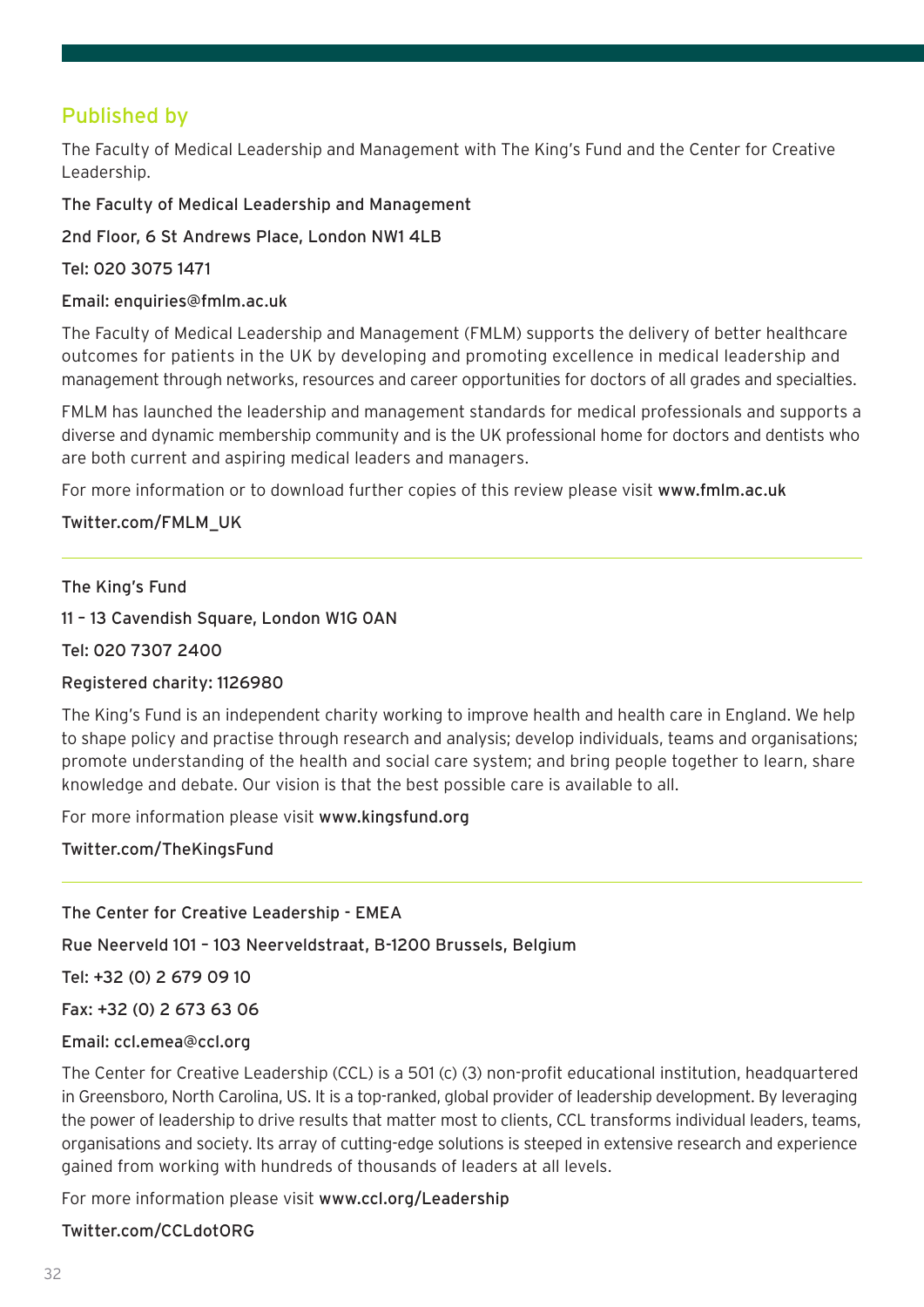West, M., Armit, K., Loewenthal, L., Eckert, R., West, T. and Lee, A. (2015) Leadership and Leadership Development in Healthcare: The Evidence Base. London, Faculty of Medical Leadership and Management

© The Faculty of Medical Leadership and Management 2015